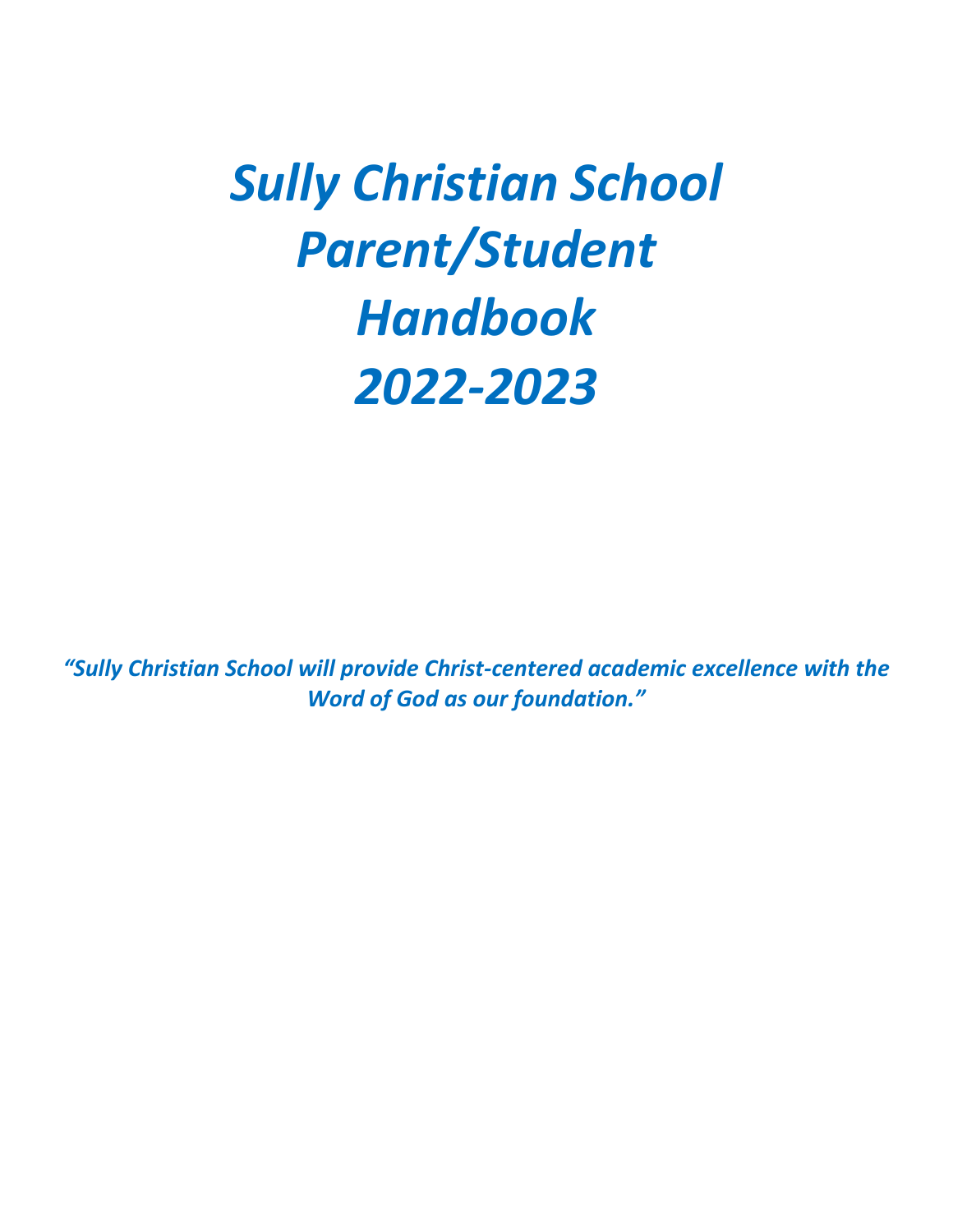# **TABLE OF CONTENTS**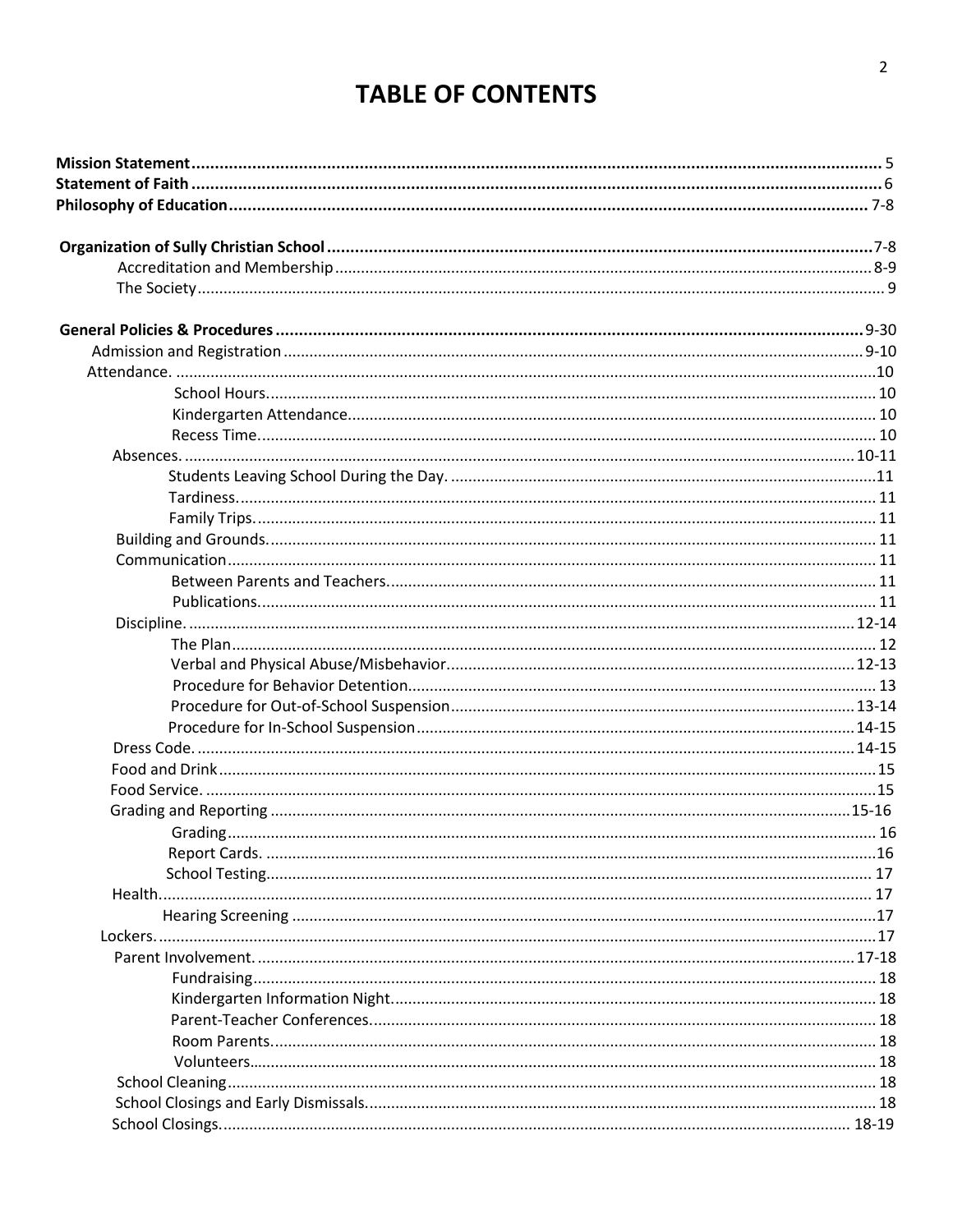| 3 |
|---|
|   |
|   |
|   |
|   |
|   |
|   |
|   |
|   |
|   |
|   |
|   |
|   |
|   |
|   |
|   |
|   |
|   |
|   |
|   |
|   |
|   |
|   |
|   |
|   |
|   |
|   |
|   |
|   |
|   |
|   |
|   |
|   |
|   |
|   |
|   |
|   |
|   |
|   |
|   |
|   |
|   |
|   |
|   |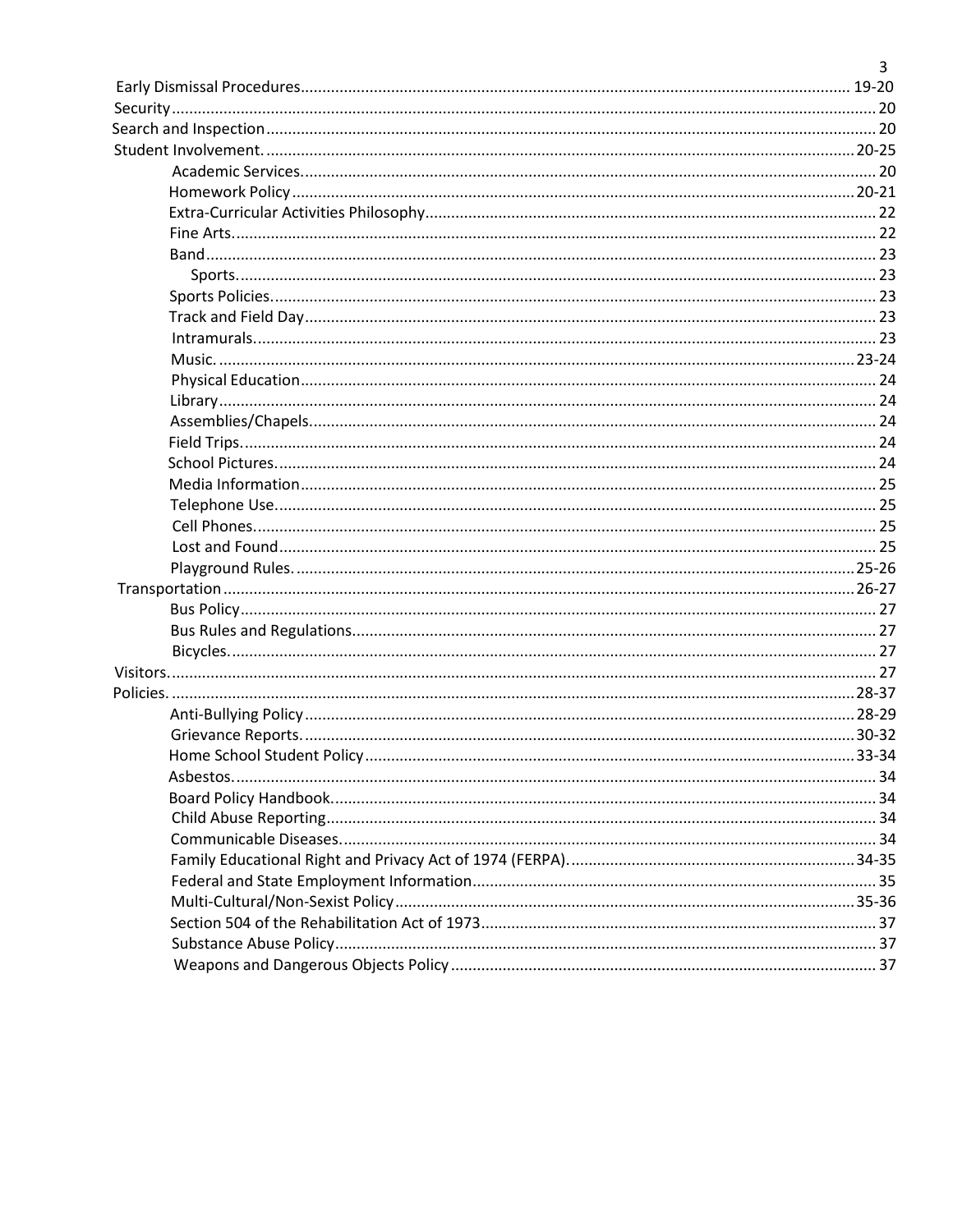### **MISSION STATEMENT**

### Adopted 2012

### <span id="page-3-0"></span>*"Sully Christian School will provide Christ-centered academic excellence with the Word of God as our foundation."*

### **Objectives**

The Sully Christian School Board will:

- 1. Never compromise our beliefs which are based on the Holy Bible.
- 2. Offer a quality Christ-centered education at an affordable cost to all committed Christian parents without regard to church affiliation.
- 3. Always pray for the Spirit's leading in decision making and provide a Christian Staff and Board.
- 4. Require families to support the Sully Christian School through financial commitment, prayer, and personal involvement and not let finances be the final determinant of our educational program.
- 5. Help prepare students to respond in loving service to God and their neighbors.

The Sully Christian School teachers will:

- 1. Never compromise our beliefs which are based on the Holy Bible and pray for daily guidance.
- 2. Model Jesus Christ in all areas of our lives.
- 3. Treat each student as an image bearer of God.
- 4. Provide a curriculum that is faithful to God's Word and incorporate God's Word in all areas of learning.
- 5. Equip students to work in God's Kingdom by nurturing them academically, physically, socially, emotionally and spiritually.

The Sully Christian School parents will:

- 1. Encourage our children to have a personal relationship with Christ and serve Him joyfully.
- 2. Pray daily for our children, their teachers, and the Sully Christian School.
- 3. Work with my children to teach them respect for their teachers, fellow students, and themselves.
- 4. Work with the teachers to promote academic excellence by assisting our children with their homework and other projects.
- 5. Promote the school through our positive words and by volunteering in various ways at the school.

The Sully Christian School students will:

- 1. Work for Jesus in our school work and play.
- 2. Obey and respect our teachers.
- 3. Be good examples to other students and show our love to one another.
- 4. Include all kids in our play and work.
- 5. Develop our God-given talents.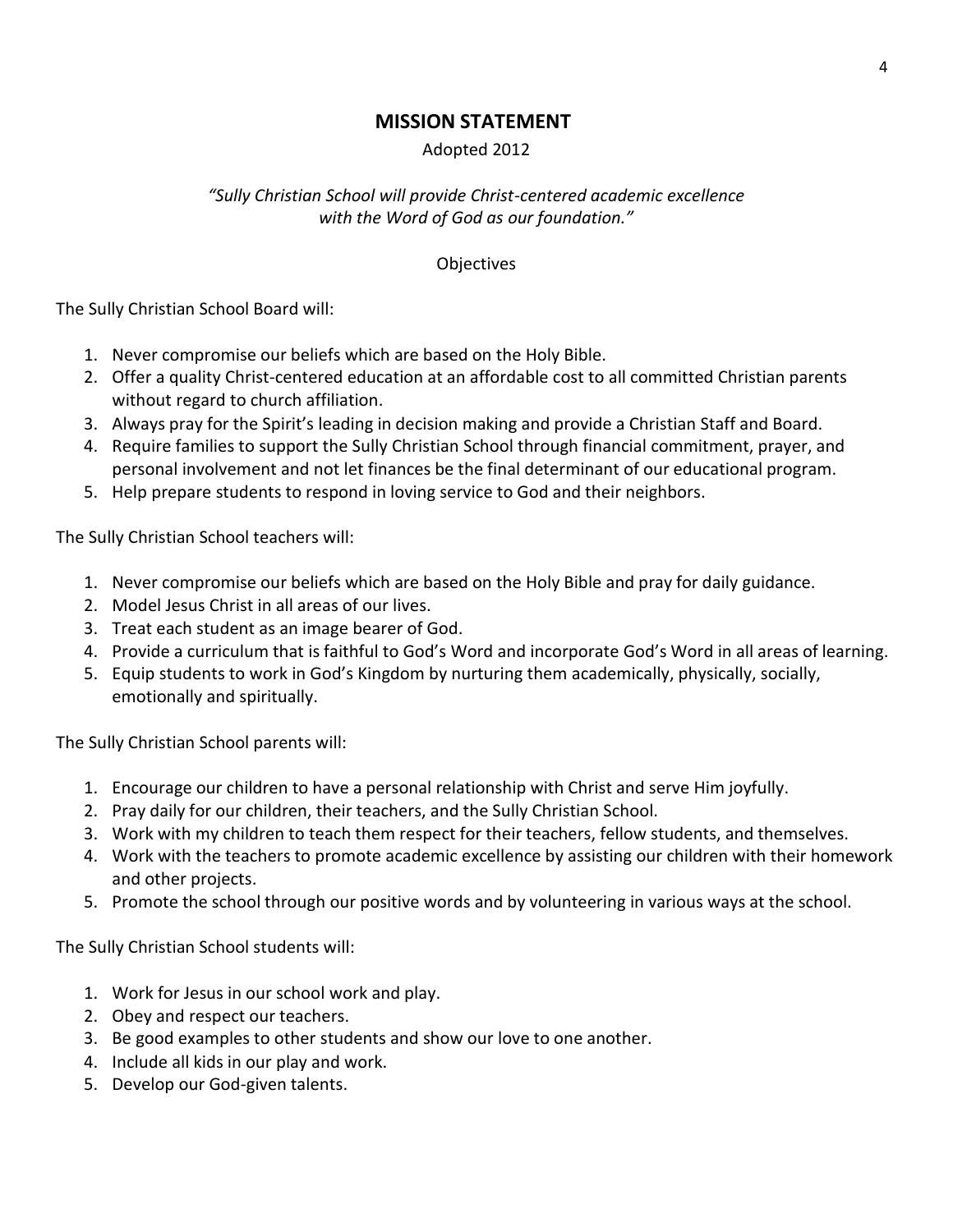#### **STATEMENT OF FAITH**

<span id="page-4-0"></span>The following, though not an exhaustive statement of faith, contains key elements of the belief system to which Sully Christian School subscribes:

We believe in the infinite, personal God, eternally existent in three persons: Father, Son and Holy Spirit. He is omnipotent, omniscient and omnipresent.

We believe in the deity of the Lord Jesus Christ, His virgin birth, His sinless life. His miracles, His vicarious and atoning death through His shed blood, His bodily resurrection, His ascension to the right hand of the Father and His personal return in power and glory to judge the living and the dead.

We believe that regeneration by the Holy Spirit, which produces an individual's response of acceptance of the gospel message, is absolutely necessary for the salvation of lost and sinful men.

We believe salvation is by grace through faith alone.

We believe the Christian life is possible only by the indwelling power of the Holy Spirit enabling the believer to live a godly and sanctified life.

We believe in the resurrection of both the saved and the lost – the saved to a resurrection of life and the lost to a resurrection of damnation.

We believe in the unity of believers through the sharing of common life in Christ Jesus.

We believe that God offers redemption to all who confess and forsake their sin. (Acts 3:19-21, Romans 10:9-10, 1 Corinthians 6:9-11)

We believe that God creates each human as uniquely male or female, and that each person is made in God's own image. (Genesis 1:26-27)

We believe marriage is the union of one man and one woman in a single, exclusive union (Genesis 2:18-25; Mark 10:6-9). We believe God intends sexual intimacy to occur between only a man and woman who are covenanted together in this unique union of marriage (1 Corinthians 6:18; 7:2-5; Hebrews 13:4).

We believe that any form of sexual immorality (including, but not limited to, adultery, fornication, homosexual behavior, bisexual or transgender conduct, bestiality, incest, polygamy, as well as orientation or identity with these behaviors) is sinful and outside of God's will (Matthew 15:18-20, 1 Corinthians 6:9-10)

We believe that all human life is precious as created in God's image. We believe this extends to the fetus, the aged, the physically and mentally challenged and every other stage of human life from conception through natural death. We are therefore called to defend, protect and cherish all human life (Psalm 139)

We believe that, while we cannot condone, endorse, or in any way participate in the expression of beliefs or lifestyles that are at odds with this statement of faith, all persons must be afforded compassion, love, kindness, respect and dignity (Mark 12:28-31). In this context, we do not believe that disagreement with another's beliefs is to be equated with intolerance or a form of "hate speech". While God sets clear ethical standards through His infallible word – the Bible – for which we are to stand without compromise, He loves all men and women, even those who reject His moral imperatives.

We believe that in order to preserve the ministry, values and integrity of Sully Christian School's mission, and in order to maintain our fundamental convictions as based on the Scripture, it is imperative that all parents who enroll their children and all person's employed by Sully Christian School in any capacity, or who serve as volunteers, must agree to and abide by this Statement of Faith, including specific beliefs regarding marriage, gender, and sexuality (Matthew 5:16, Philippians 2:14-16; 1 Thessalonians 5:22).

#### **Vision Statement**

The vision of Sully Christian School is to educate students with God's true knowledge, to develop Christlike character, and to equip them to be doers of the Word



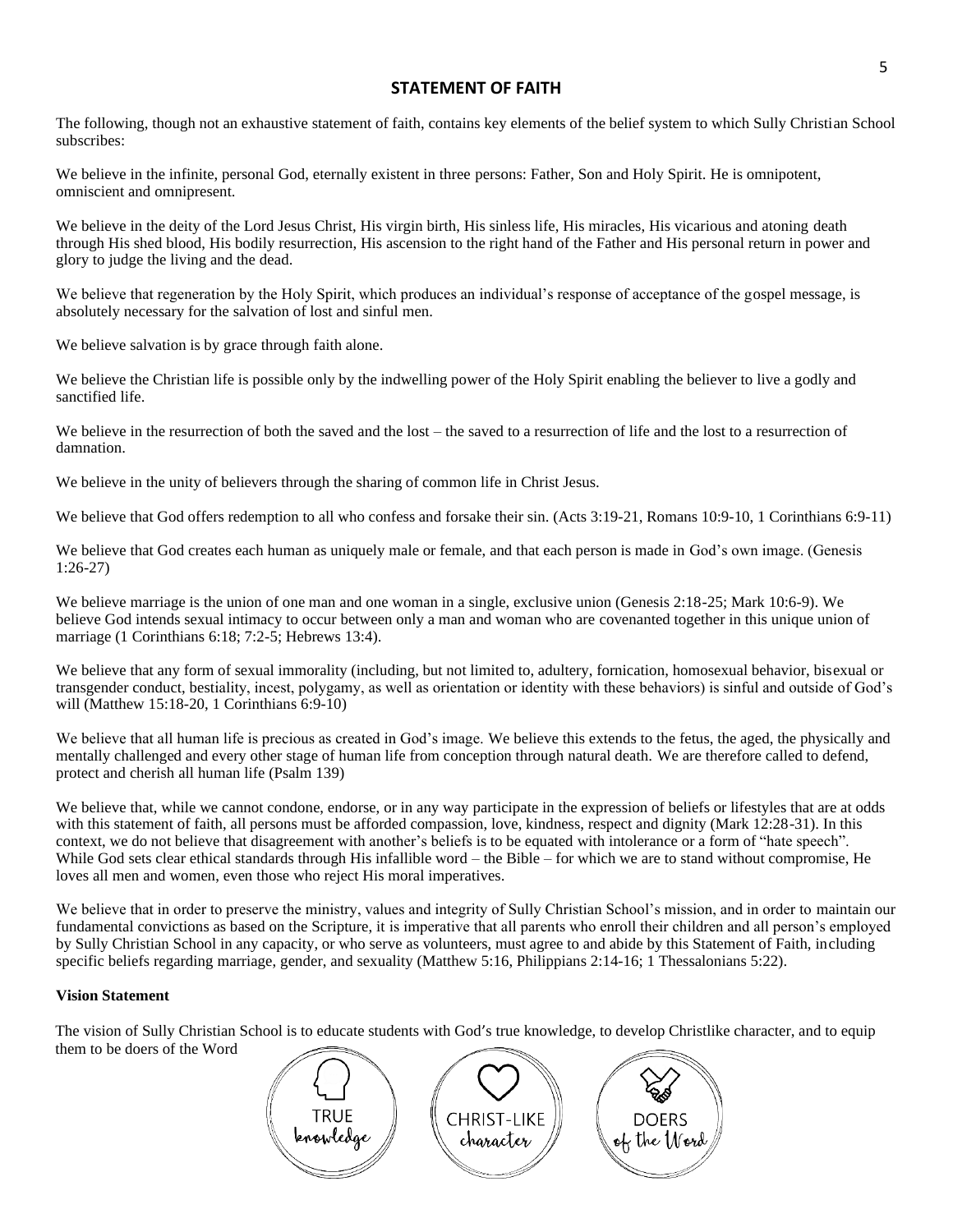### **PHILOSOPHY OF EDUCATION**

<span id="page-5-0"></span>Through Christ-centered education, Sully Christian School will academically prepare students to develop their gifts God has given them and nurture students from a Christian perspective in the following areas:

Relationship to the Lord Relationship to fellow man and woman Relationship to Creation

Relationship to the Lord

The most important relationship is the relationship of the students with the Lord.

The daily activities of Sully Christian School will strive to:

Encourage the students in their relationship with the Heavenly Father.

Help the students to understand the sacrifice of Christ and seek Him as their Savior

Lead the students to seek the power of the Holy Spirit to direct their lives.

Classroom prayers and scripture devotions will supplement the instruction of subjects from a Christian world and life view. Each of these activities should lead the child toward the development of a personal relationship with Christ as their Savior and, in response, desirous of living a life that is pleasing to Him.

*"If you confess with your mouth, 'Jesus is Lord,' and believe in your heart that God raised him from the dead, you will be saved."* Romans 10:9

*"He saved us, not because of righteous things we had done, but because of his mercy. He saved us through the washing of rebirth and renewal by the Holy Spirit, whom he poured out on us generously through Jesus Christ our Savior."* Titus 3:5-6

Relationship to fellow man and woman

The Bible reveals the value that the Lord has placed on man and woman, creating them in His own image.

*"So God created man in his own image, in the image of God he created them."* Genesis 1:27

As a board and staff, we recognize that each student is to be treated as a child of God and that each individual is created in the image of God with certain abilities, capabilities, talents, understandings and interests. We will strive to develop these talents and abilities for each child and meet their special needs, to prepare them for service in His world.

*"Train a child in the way he should go, and when he is old he will not depart from it."* Psalm 22:6

As students, creation in God's image means that we will treat each other with love and respect.

*"So in everything, do unto others, as you would have them do unto you."* Matthew 7:12

*"Be kind and compassionate to one another, forgiving each other, just as in Christ, God forgave you."* Ephesians 4:32

*"Love the Lord your God with all your heart, soul, mind and strength. The second is this: Love your neighboras yourself. There is no commandment greater than these."* Mark 12:30-31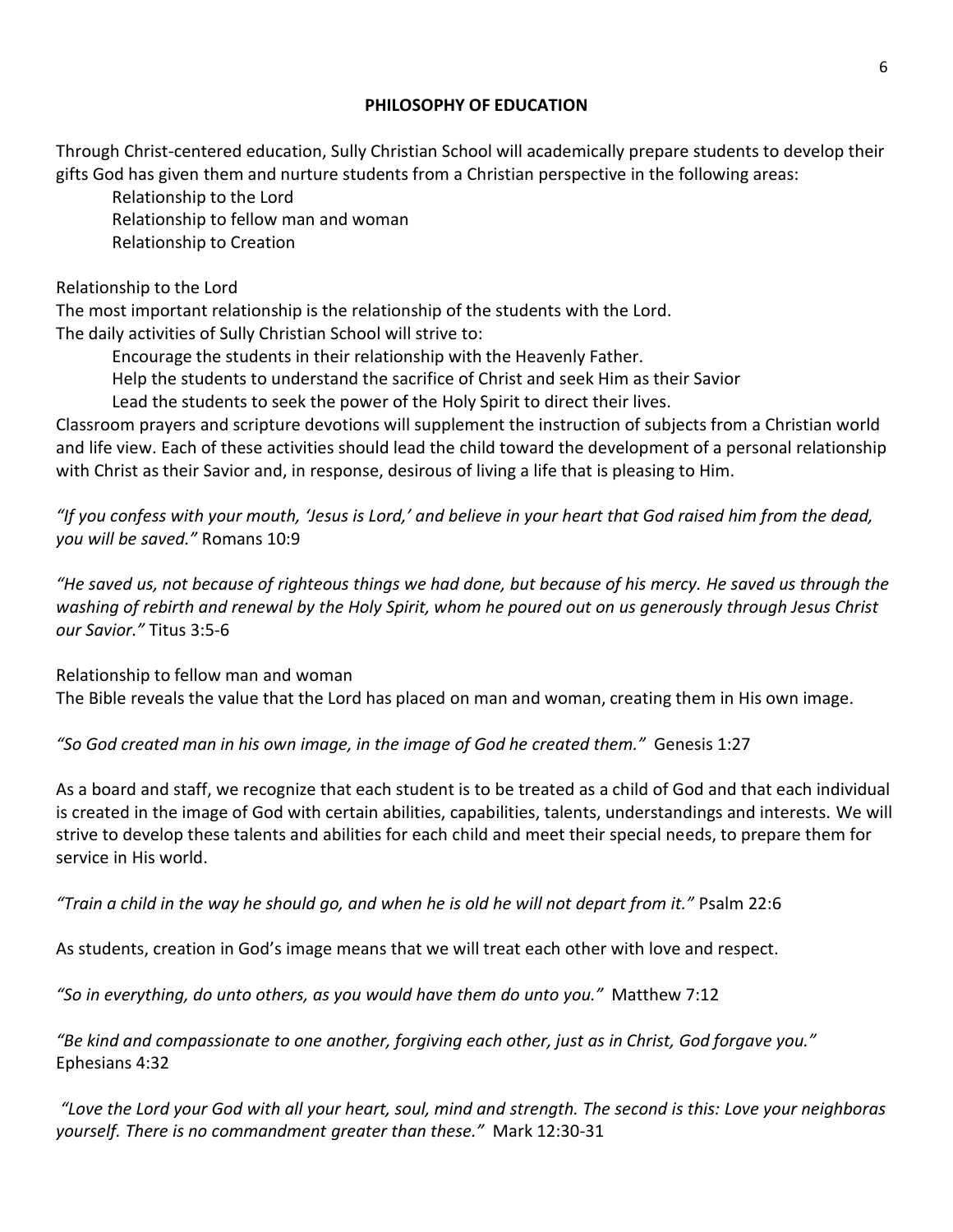Relationship to Creation

The foundation for instruction at Sully Christian School is the infallible Word of God. The authority of scripture encompasses education and all of creation.

*"The earth is the Lord's and everything in it, the world and all who live in it."* Psalm 24:1

Every sphere of life is part of God's creation. Sully Christian School will educate children based on a Christcentered perspective in each area of instruction. Students will be instructed to understand that the authority of the Lord extends to every subject, every area of life, and every day of the week.

We will help students understand how God has revealed Himself throughout creation and build a foundation for lifelong Christian service and stewardship.

### **ORGANIZATION**

### <span id="page-6-0"></span>**ACCREDITATION AND MEMBERSHIP**

Sully Christian School is accredited by Christian Schools International.Sully Christian School is a

member of various organizations which are listed below.

Christian Schools International (CSI) Iowa Association of Christian Schools Iowa Association of Nonpublic School Administrators District V Principals' Club Heartland Teacher Convention Association of Christian School Administrators

-Christian Schools International is located in Grand Rapids, Michigan. CSI is divided into 13 districts and Sully is in District V. Each year our students participate in District V music, fine arts, and track events.

-The Iowa Association of Christian Schools seeks to promote Christian schools in the state of Iowa. It takes active interest in legislation pertaining to educational issues and has an active lobbyist.

-The Iowa Association of Nonpublic School Administrators in an organization of principals and superintendents of nonpublic schools. The purpose of the organization is to unite administrators and help with common problems in the area of education administration (title programs, textbook and busing legislation, etc.)

-Heartland Teacher Convention provides two days of educational enrichment for teachers of Districts V & VI each fall. These meetings are held the first Thursday and Friday in October at Dordt College.

-The Association of Christian School Administrators (ACSA) is an organization which all CSI schooladministrators are invited to join. The ACSA group meets at the same time the CSI convention meets during the summer. It publishes a newsletter which we receive at the school. At the convention we discuss current issues and as a group formulate positions on proposed governmental policies, etc. Our school has had membership in this organization for many years, along with our membership in CSI.

-The District V Principals' Club meets once a month. Member schools are: Pella Christian High, Pella Christian Grade, Oskaloosa Christian, Peoria Christian, Newton Christian, Grinnell Christian, Timothy Christian, and Sully Christian. The purpose of this group is to deal with issues and events that are unique to our area.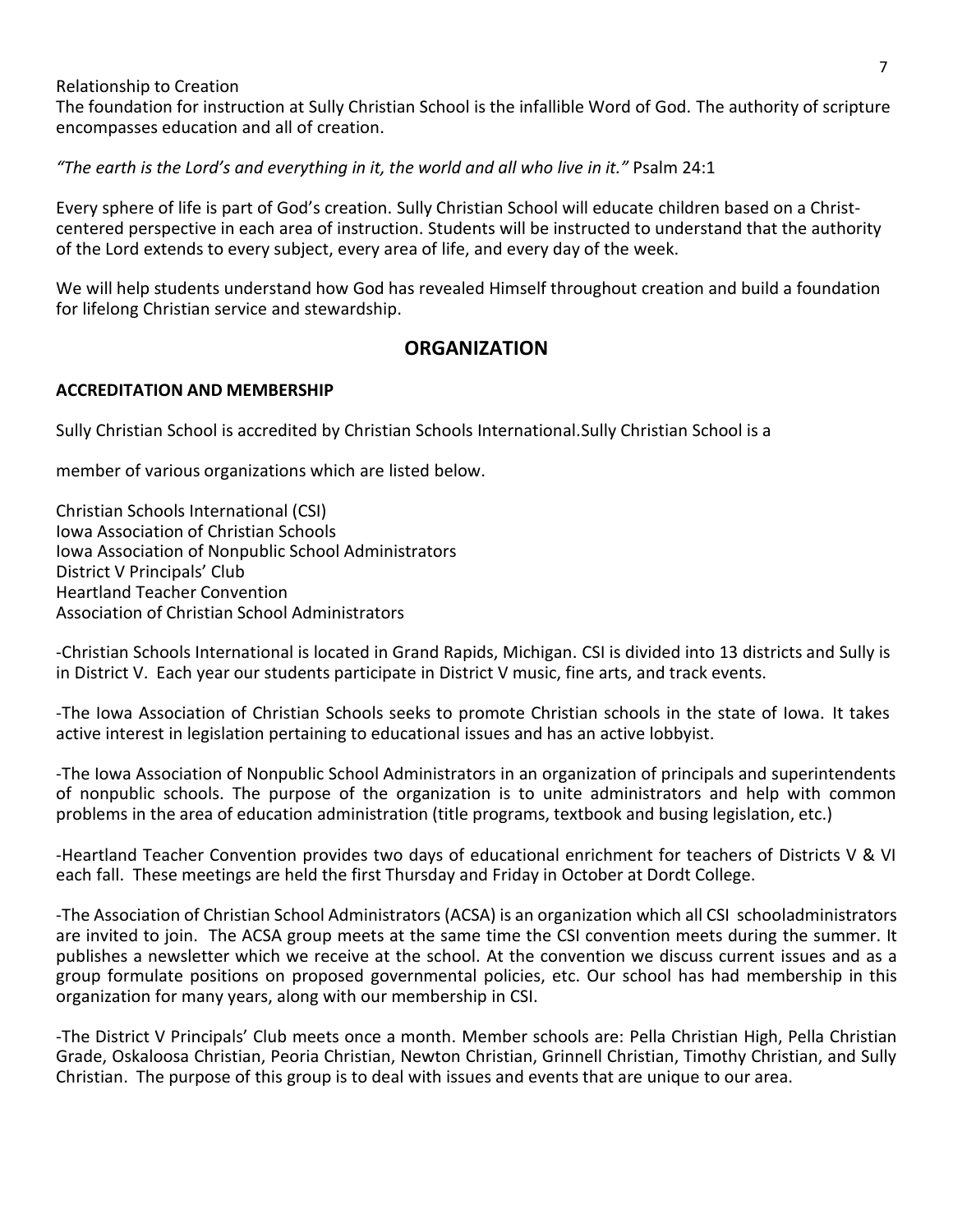### <span id="page-7-0"></span>**THE SOCIETY**

Sully Christian School is a private school, owned and operated by the Sully Christian School Society which is comprised of parents and other Christians who are dedicated and committed to providing quality Christian education. Parents, believing they are responsible for their children's education, have established Sully Christian School as a center for learning where Christian principles permeate all instruction.

The children are taught to know God, love Him, enjoy Him, and witness of Him in a life of service to God and man.

Sully Christian School is a local institution where parents, board members, teachers, and administrator play significant roles in the daily operation of the school.

Membership: Annually, during the month of June, the Society for Christian Instruction meets in the school gymnasium to hold elections and approve budgets. Three board of trustees from the Society membership are elected for a three year term (maximum total of 12). The board of trustees has delegated a bus committee to oversee general operation and finances for the transportation system. Election of two members for a threeyear term (total of six) is also held at the annual Society meeting.

The membership of the Society has three qualifications:

- 1. Agreement with the Forms of Unity as stated in the Articles of Incorporation of the Sully Christian School, namely, the Belgic Confession, Heidelberg Catechism, and the Canons of Dordt.
- 2. Contributing \$100 per year by gift or tuition payment.
- 3. Must be 18 years of age.

### **GENERAL POLICIES AND PROCEDURES**

#### <span id="page-7-1"></span>**ADMISSION AND REGISTRATION**

#### **Admission**

The admission policy of Sully Christian School is inclusive and open to all children whose Christian parent(s) show evidence of a personal commitment to Jesus Christ, who want their children taught according to the educational philosophy of the school, and have a genuine, positive interest in Christian education. Sully Christian School admits students of any race, color, nationality and ethnic origin to all the rights, privileges, programs, and activities generally accorded or made available to students at the school.

If a child is entering Sully Christian School at any grade level other than kindergarten, parents willbe requested to sign a release form for obtaining the child's cumulative record from the previous school attended. The information in this folder, along with the input of the parents, will be used to determine grade placement.

Parents whose child is entering the Sully Christian School for the first time must fill out an Application Form.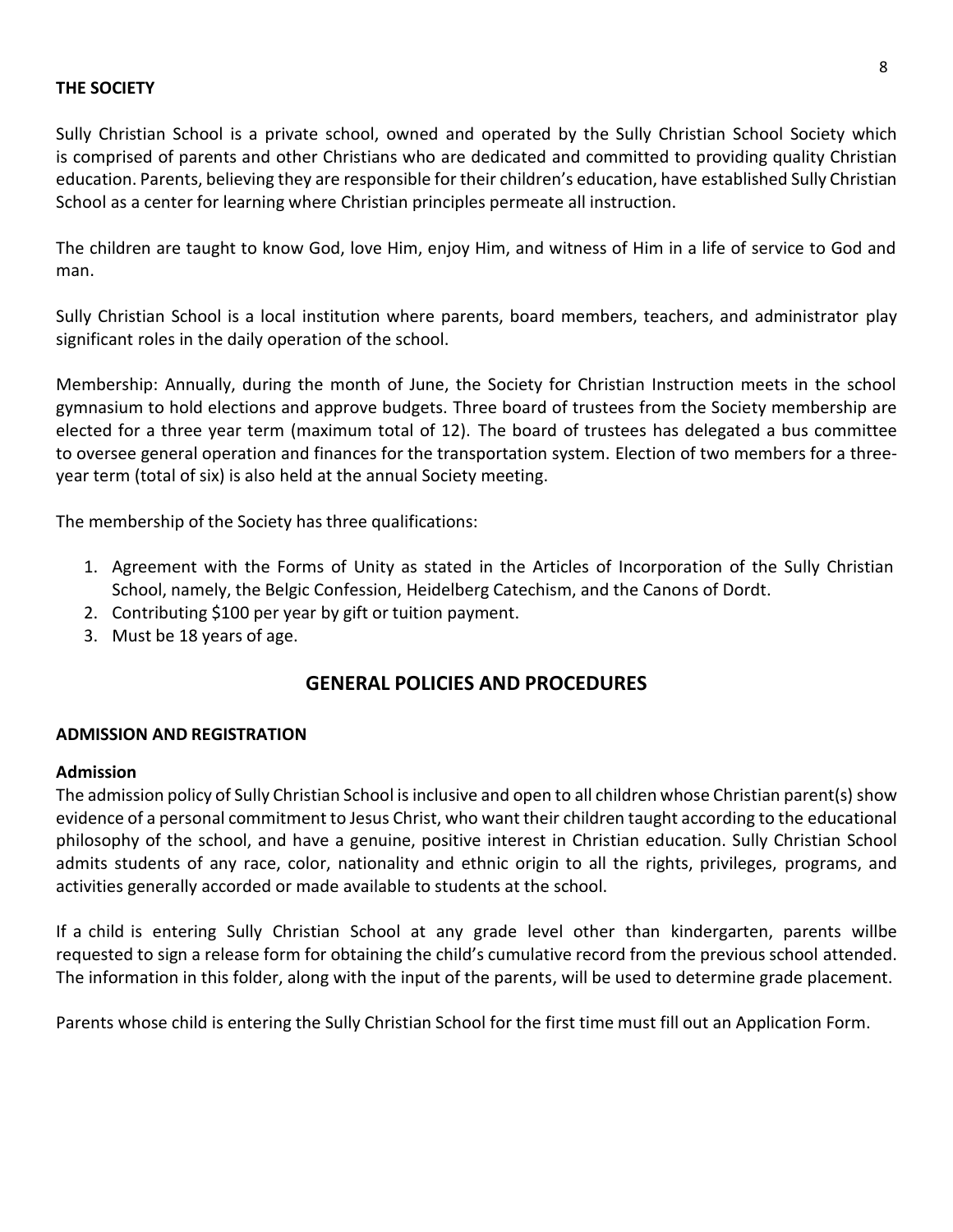### **REGISTRATION**

### **New Student/Family Enrollment**

A in-person registration night will be held late July/early August. This night will cover parent handbook, fundraising/room parent, T.R.I.P, technology set-up (JMC app), and an in-person online registration walk through. At this time payments will be due for 1<sup>st</sup> month's tuition (1/10 of the yearly amount),  $\frac{1}{2}$  of bus fees, and minimum \$50 hot lunch.

#### **Student/Family Re-Enrollment**

Online Registration forms will be sent out in July. Online forms will have a scheduled completion deadline along with payments due for 1<sup>st</sup> month's tuition (1/10 of the yearly amount),  $\frac{1}{2}$  of bus fees, and minimum \$50 hot lunch.

### <span id="page-8-0"></span>**ATTENDANCE**

Iowa State law requires that all elementary age children be in regular attendance at school. Since most subjects are cumulative in nature, punctual and regular attendance is extremely important. The child who is absent misses much instruction and discussion. When the continuity of the program is disturbed, students lose interest in carrying out their responsibility in regular class work. Student absences become a drain on teachers' time and energy as they prepare homework for the students, review the work when completed, set aside time to present concepts and skills introduced during the child's absence, and administer any tests and quizzes missed. In addition to the above, the frequent occurrence of unexcused absences does not promote a positive attitude toward work, punctuality, and the importance and value of pursuing academic excellence.

#### <span id="page-8-1"></span>**School Hours**

School begins at 8:30 a.m. and dismisses at 3:25 p.m. Once students have reached school, they may not leave the school grounds until dismissal. Exceptions are made for school sponsored activities such as nature walks, field trips, etc. Even though the teachers are at school by 8:00 a.m. each morning, students are not to arrive before 8:20 a.m. If they do arrive before this time they are not allowed to go to their lockers and/or classrooms. They are to stay in the entryway until the bell rings.

All students are required to leave school promptly at the end of the school day. Parents should contact the classroom teacher to make the necessary arrangements if a child must remain at school after 3:25 p.m.

#### <span id="page-8-2"></span>**Kindergarten Attendance**

Kindergarten students attend school three days a week (Mon., Wed., Fri.) 8:30 to 3:25 for the 1<sup>st</sup> quarter. Beginning the 2<sup>rd</sup> quarter of the year, Tuesday is added to the week, (Mon., Tues., Wed., Fri.) makinga four-day week. Beginning the 3<sup>th</sup> quarter of the year, Thursday is added to the week, making a five-day week. This schedule does not apply to students choosing the optional full-time kindergarten program.

#### <span id="page-8-4"></span><span id="page-8-3"></span>**Recess Time**

| Morning   | $10:00 - 10:15$ |
|-----------|-----------------|
| Noon      | $12:15 - 12:45$ |
| Afternoon | $2:05 - 2:15$   |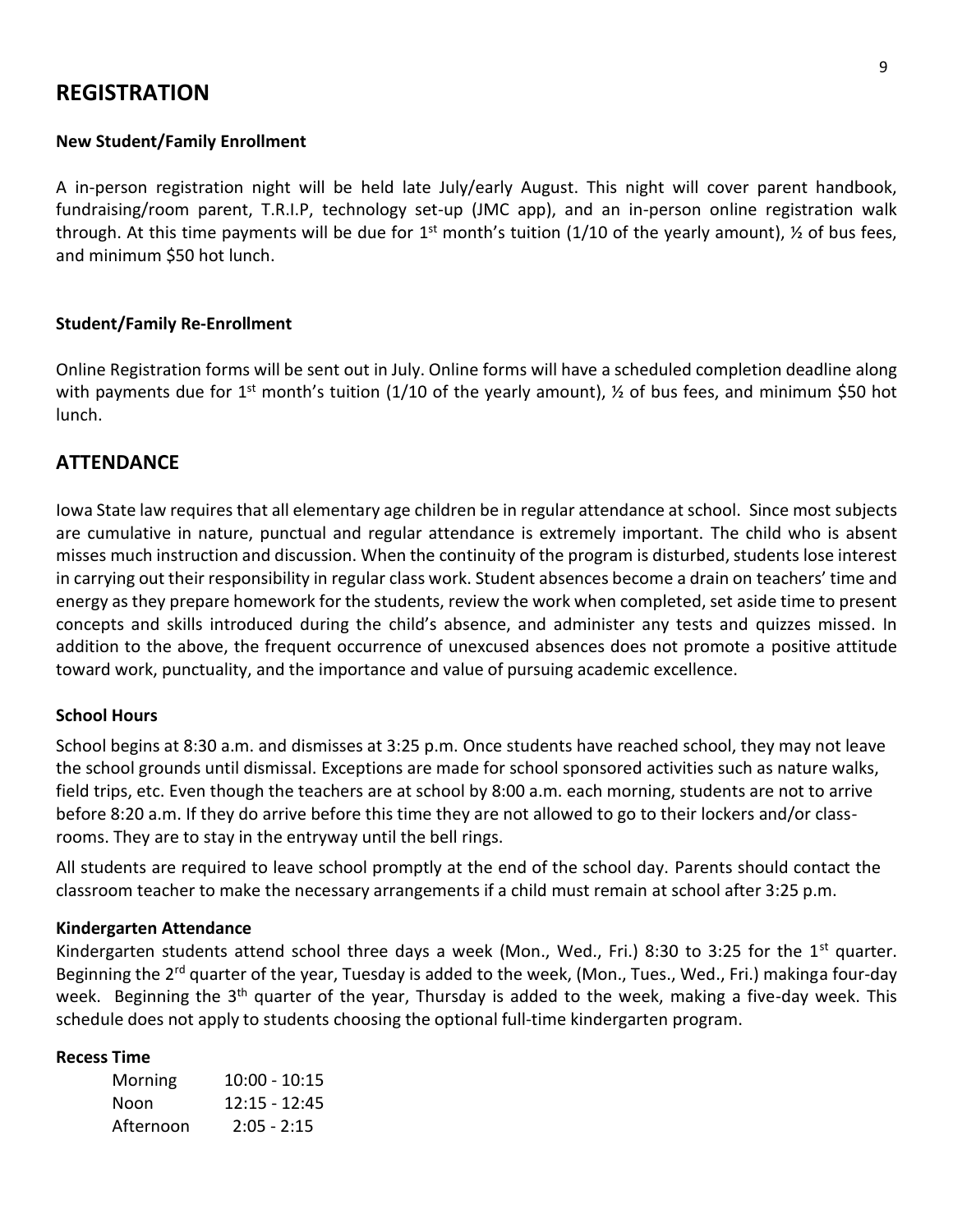### **ABSENCES**

Parents must call or email the school or send a note to the teacher if a child is not going to be in school for any reason. If the student is absent for a reason other than illness, parents are asked to contact the teacher in advance or send a note requesting permission to be excused at a specific time. Parents must come to the classroom to get their child. There will be a check out/return sheet which must be filled out each time a student leaves the building during school hours. Please try to avoid scheduling dental or medical appointments during school hours when possible.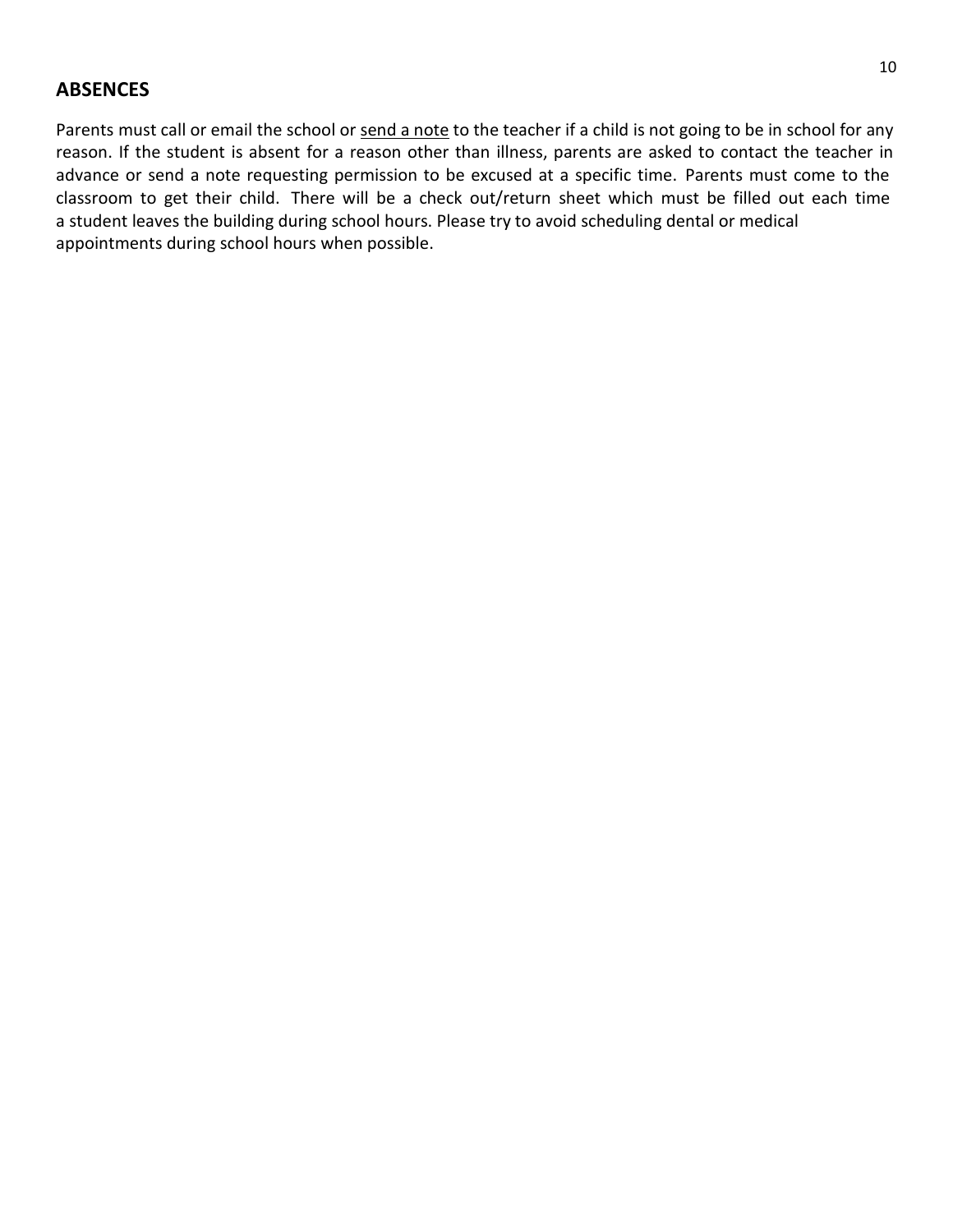### <span id="page-10-0"></span>**Students Leaving School During the Day**

To ensure the safety of our students, we request the following from any student leaving the school for any reason during the school day.

- 1. Students in Grades K-4: A written excuse to the teacher or phone call to the school office is required.
- 2. Students in Grades 5-8: Written excuses are not required, but appreciated.
- 3. Sign In/Sign Out sheets in the lobby MUST be completed by all parents or authorized persons when students leave the school building during the school day as well as when students return or arrive at school after the school day has begun.

### <span id="page-10-1"></span>**Tardiness**

Tardy times are not recorded for students who arrive late in the morning due to bus transportation. Tardies are recorded by teachers if the student is not in the room on time in the morning and after each recess.

### <span id="page-10-2"></span>**Family Trips**

Students going on family trips that will cause them to be absent from school must make prior arrangements with the classroom teacher(s).

### <span id="page-10-3"></span>**BUILDING AND GROUNDS**

Students are to respect the property of others and the school property. Students who damage or deface school property may be held responsible for reimbursement for the damage and may face disciplinary action.

### <span id="page-10-4"></span>**COMMUNICATION**

### **Communication between Parents and Teachers**

Open communication between parents and teachers is very important and the responsibility of both.If parents have any questions or problems concerning general school policy, they should contact the school principal/head teacher to discuss their concerns. If a specific problem or question arises that relates to a particular child or classroom teacher, parents should contact the teacher responsible for the class and discuss it immediately. We encourage parents not to procrastinate in confrontation. If the result of a contact witha teacher is unsatisfactory, the matter should be brought to the attention of the principal/head teacher. Following the parent discussion with the administrator/head teacher, the problem can be brought to the attention of the Education Committee of the Board if no satisfactory explanation or solution has been reached. As a laststep, if all the preceding contacts have not solved the problem, the matter should be brought to the attention of the Board.

### <span id="page-10-5"></span>**PUBLICATIONS**

The **Warrior Connection (SCS Newsletter)** is published and distributed each month normally on the last Friday of the month if a Sunday proceeds, with the exception of June and August. Distribution process is through email and churches. It is also posted on our website under the NEWS tab. It includes articles from the Board, Teachers and Administrator. If you know of someone who is not currently receiving this publication and would like to receive it, please inform the school office of their name and address.

**Bits n' Pieces** is published every Wednesday and is an in-house communication especially for parents of students. It keeps parents informed of various school activities and current topics of discussion related to school. It is emailed and is also available on our website under the NEWS tab.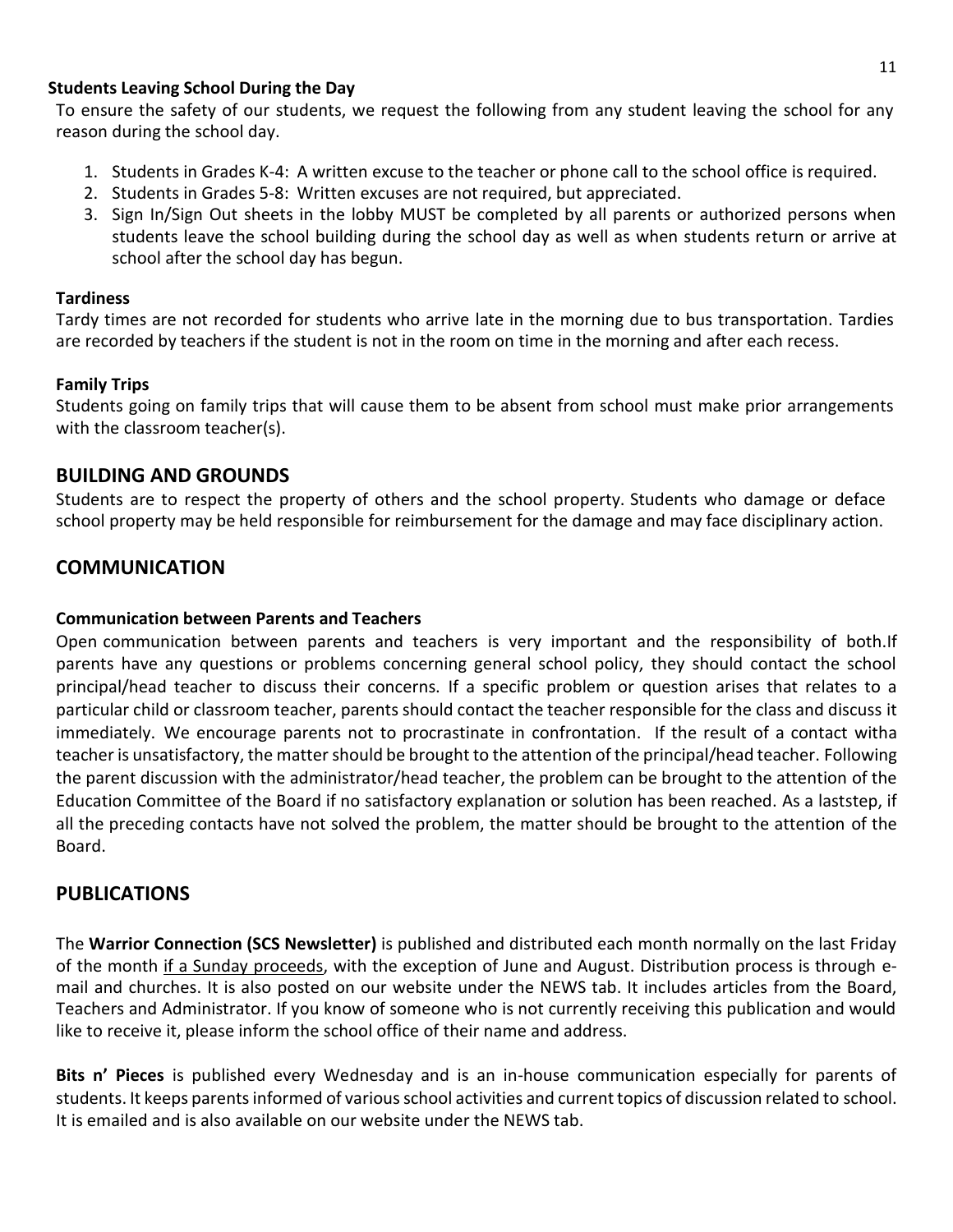### <span id="page-11-0"></span>**DISCIPLINE**

The word "discipline" comes from the word "disciple" and "disciple" means "to teach". Discipline is the Biblical guidance of the conduct of students at SCS. In all discipline situations we seek to teach, not just punish. This does not mean that punishment should be avoided, but that the punishment is only a part of our reaction to the student's behavior. Since we feel it is crucial that our students reflect the image of Christ, it may become necessary to use Christian discipline to redirect behavior. Discipline needs to be fair, consistent, and understood by those who are being disciplined.

The focus of Biblical discipline is on the future; it reflects love, grace, and "produces a harvest of righteousness and peace for those who have been trained by it." (Hebrews 12:11b)

"No discipline seems pleasant at the time, but painful. Later on, however, it produces a harvest of righteousness and peace for those who have been trained by it." (Hebrews 12:11)

### <span id="page-11-1"></span>**The Plan**

- 1. Rules, expectations, and guiding principles will be clearly communicated and modeled by the members of the Christian school community.
- 2. Consequences will be applied clearly, fairly, consistently, and without malice.
- 3. Guiding principles for student behavior choices:
	- You will be treated with respect, and you will treat others with respect.
	- Feel free to do anything that doesn't dishonor God or cause a problem for anyone else.
	- If you cause a problem, you will be asked to solve it.
	- If you cannot solve the problem, or choose not to, an authority figure will do something.
	- What the authority figure will do will depend on the individual person and the unique situation
	- If at any time you feel something is unfair, respectfully tell the authority figure. Adapted from "Teaching with Love and Logic" (Jim Fay/David Funk)

### <span id="page-11-2"></span>**Verbal and Physical Abuse/Misbehavior**

One of our goals is to teach students to respect their fellow students and teachers as placed in their lives by God. Verbal and physical abuse is defined as taunting, belittling, threatening, fighting, bullying, etc. We will not tolerate harassment and other unacceptable behavior. Examples of misbehavior include, but are not limited to: bullying, disrespect for authority, backtalk, threatening another person, physical altercation, and repeated misbehavior.

- 1. A first offense could result in a minimum consequence of one or more of the following:
	- Apology "Name, I'm sorry for State Offense. I was wrong, will you forgive me?"
	- One-day in or out-of-school suspension (left to the discretion of the principal/head teacher)
	- Student will fill out a "Plan of Action" that will be signed by the parents.
- 2. A second offense could result in a minimum consequence of one or more of the following:
	- Apology "Name, I'm sorry for State Offense. I was wrong, will you forgive me?"
	- Two-day in or out-of-school suspension (left to the discretion of the principal/head teacher)
	- Student "Plan of Action" completed
	- Staffing with principal/head teacher, teacher, parents, and possibly the student. This will result in a development of behavior plan.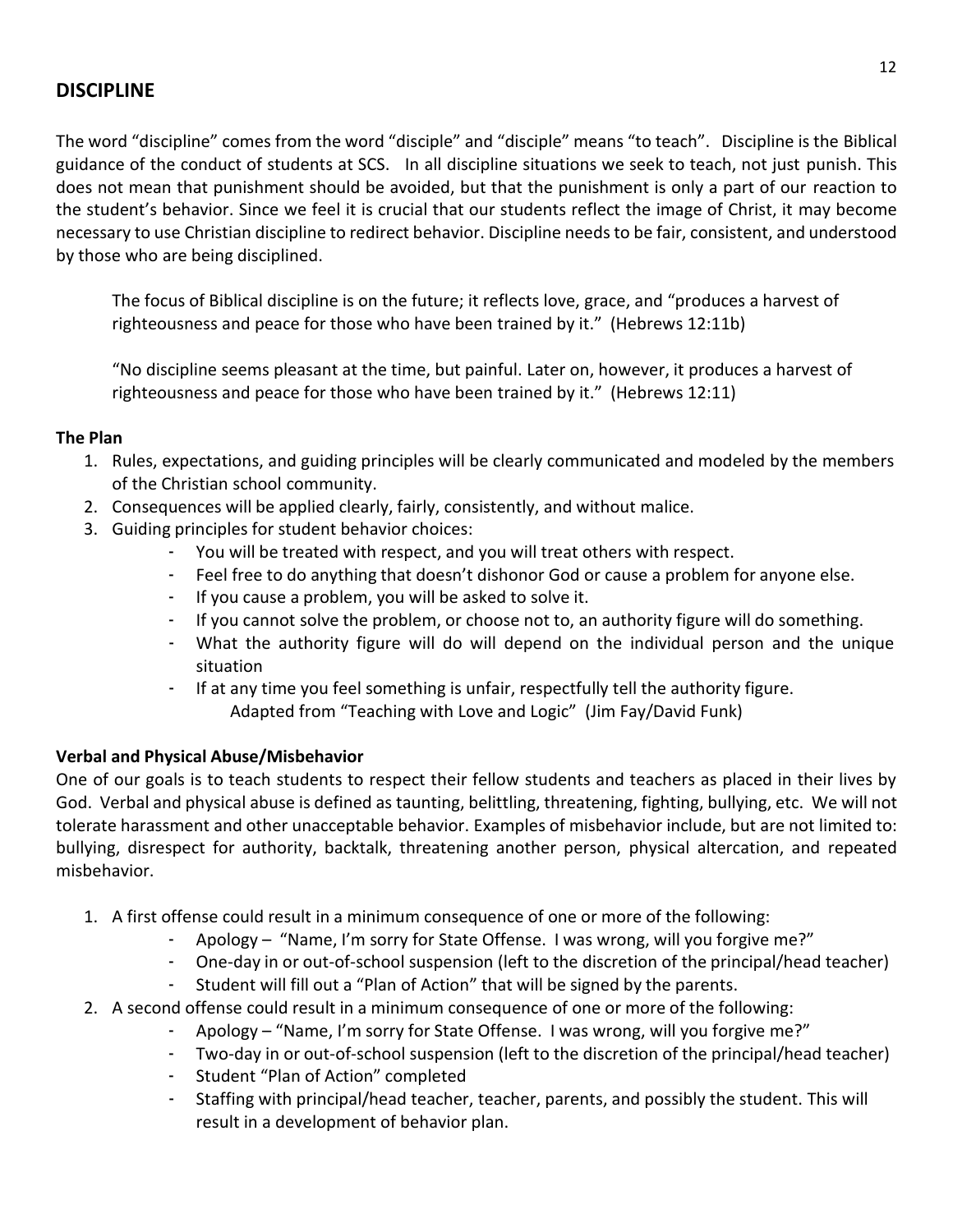- 3. A third offense could result in a minimum consequence of one or more of the following:
	- Apology "Name, I'm sorry for State Offense. I was wrong, will you forgive me?"
	- Two-day in or out-of-school suspension (left to the discretion of the principal/head teacher)
	- Parents and child meet with the Education Committee to determine whether the student will be allowed to continue enrollment at Sully Christian.
	- Student's response to written "Plans of Action" and information from the staffing, along with information from offenses, will be shared.
- 4. Re-entry plans will be developed for students who are re-admitted following an expulsion.
	- Plan will be developed with input from at minimum: the Education Committee, principal/head teacher, parents, and teachers.

#### <span id="page-12-0"></span>**Procedure for Behavior Detention**

- 1. A student is informed by the teacher and principal/head teacher that s/he received a detention. The teacher giving the detention gives written notification to the principal/head teacher as soon as possible.
- 2. Parents are notified of the detention in writing with a note home to the parents. Parents will sign the note and return it to school.
- 3. The student is responsible for reporting to the teacher on the day the detention is served. If the student is late, a second detention may be issued. The detention period is over when the teacher dismisses the student.
- 4. Parents/guardians are responsible for making the necessary arrangements for transportation.
- 5. Sequence for Behavioral Detentions:

First Detention: Student completes a "Plan of Action" which is sent home and returned when the student serves the detention.

Second Detention: Student completes a "Plan of Action" which is sent home and returned when the student serves the detention. The teacher contacts the parent/guardians, and the student serves a detention.

Third Detention: Student completes a "Plan of Action" which is sent home and returned when the student serves the detention. The student and parents/guardian will meet with the principal and classroom teacher, and the student will serve two detention periods.

Fourth Detention: The matter is referred to the Education Committee. The parents are invited to this meeting. The student may serve an in-school suspension, an out-of-school suspension, may miss school sponsored activities, or face expulsion.

Repeated Detentions: The Education Committee will make the decision of whether or not the student will continue education at Sully Christian. The parents will be invited to this meeting.

### <span id="page-12-1"></span>**Procedure for Out-of-School Suspension**

In the case of repeated misbehavior or a serious single event, out-of-school suspension can be enforced. The out-of-school suspension will be assigned by the school principal/head teacher. Examples of behavior that could warrant a suspension include, but are not limited to: bullying, disrespect for authority, backtalk, threatening another person, physical altercation, taunting, belittling, threatening, fighting, bullying, and repeated misbehavior.

### <span id="page-12-2"></span>**Procedure for In-School Suspension**

In the case of repeated misbehavior or a serious single event, in-school suspension can be enforced. The inschool suspension will be assigned by the school principal/head teacher. Examples of behavior that could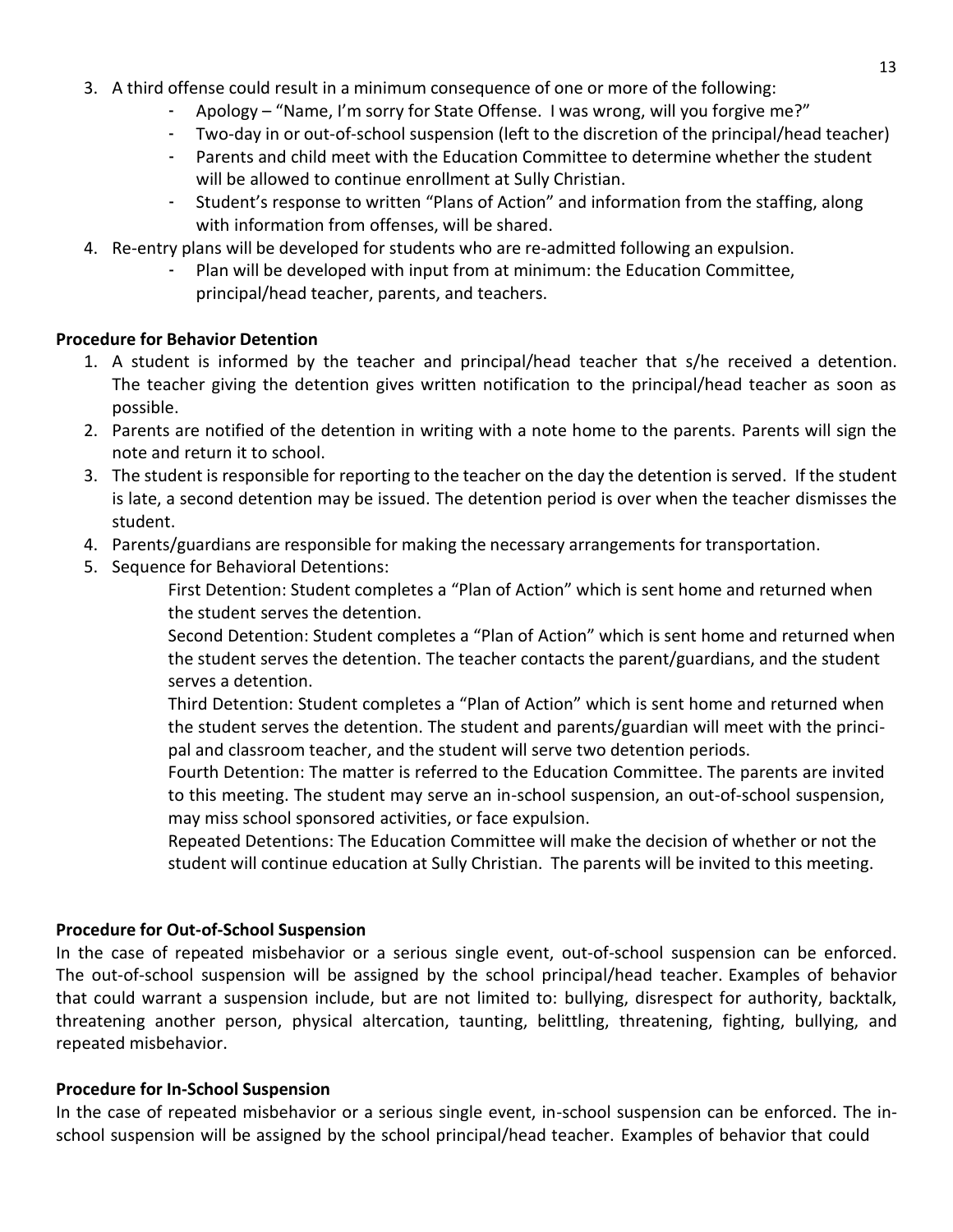warrant a suspension include, but are not limited to: bullying, disrespect for authority, backtalk, threatening another person, physical altercation, taunting, belittling, threatening, fighting, bullying and repeated misbehavior. In-school suspension will be planned with the parent if possible, but can also be assigned immediately with the approval of the principal. Written or verbal notification will be sent to the parents notifying them of when and why the suspension was given.

The day of in-school suspension will include:

- 1. The student will report to the office as soon as s/he arrives at school.
- 2. The student will take all necessary books/materials for the day, and a staff member will accompany the student to the suspension area.
- 3. The student will be isolated from and will not communicate with any peers throughout the entire school day including class time, lunch, noon, recess, breaks, sporting events, and other activities.
- 4. The student will be given and will complete the regular daily assignments along with any extra assignments the principal/head teacher and staff deem appropriate.
- 5. The student will sit in an appropriate alert manner, will remain awake, and will not sleep or put his/her head down on the desk.
- 6. The student will be given one morning, one noon, and one afternoon short break for restroom use as directed by a staff member.
- 7. The student will demonstrate a cooperative attitude and quickly comply with requests to move from one location to another to meet staff monitoring needs.
- 8. The student will complete the "Plan of Action" form.
- 9. If the student does not comply with the above regulations to the satisfaction of principal/head teacher/staff, the student will repeat the suspension until satisfaction is met.

### <span id="page-13-0"></span>**DRESS CODE**

The Sully Christian School dress code is designed to reflect our witness and distinctiveness as Christians and to encourage pride in one's grooming. The way we dress often reflects our feelings and attitudes and affects our actions and behavior. As in other areas of our Christian lives, we must seek not to offend others in our dress and individual desires may have to be denied for the common good. Parents, students, and teachers will be cooperatively responsible for enforcement of the dress code.

- **1.** School clothes must be neat, clean, properly repaired, and in good taste; thus excluding immodest attire. This includes holes or rips in jeans or shorts.
- **2.** All shorts must be finger-tip length. No biker shorts.
- **3.** No tank-top type clothes may be worn. This includes muscle shirts or t-shirts with large cutout sleeve openings. Sleeveless shirts are permitted for students.
- 4. No clothes with midriff showing.
- **5.** Skirts must be finger-tip length. If leggings are worn students must wear a finger-tip length shirt or dress over them.
- **6.** No see-through (mesh type) clothing.
- **7.** Discretion must be used in wearing slogan and pictorial shirts or blouses. The faculty reserves the right to determine whether or not such items are offensive and/or in good taste.
- **8.** Judgment regarding dress will be made by the staff. Students will be consulted privately and informed of dress code infractions. Students may then choose to change into appropriate clothing from their backpack or duffle bag, or they may call their parents to bring clothing to the school, or the school will provide a SCS t-shirt and/or gym shorts for the student. (Student will be responsible to clean and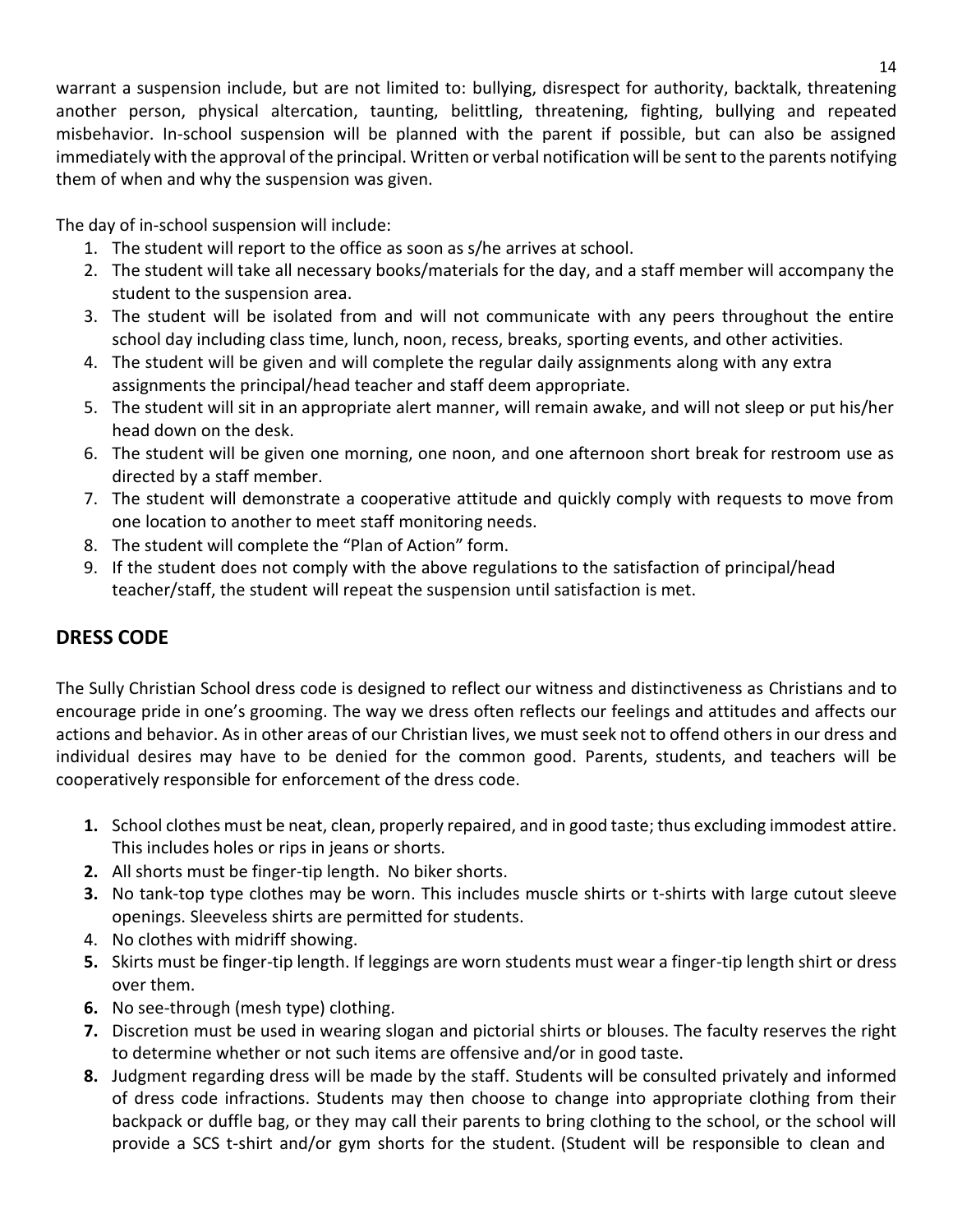return such clothing back to school.) A note will be sent home or a phone call will be made to the parents the same day their child violates the dress code.

- **9.** Boys are not allowed to wear earrings to school or school sponsored events.
- **10.** Boots are to be worn at school by students in grades K-8 in wet and snowy weather. Students in grades K-4 should have their names marked in their boots as well as in all of their personal supplies. Snow pants are required for students in grades K-4.
- **11.** Clothing for school programs and other special school events must be chosen with Christian discretion. Dresses for the 8<sup>th</sup> Grade Graduation may have no spaghetti straps, no low-cut fronts or bare backs, and must be knee length or longer.

### **DISMISSAL**

Dismissal: All students must stay in their classroom until 1st bell rings. Students not riding the busses will remain in the classrooms and be dismissed AFTER the buses are dismissed. The Kindergarten class can wait in the hallway and still follow the dismissal procedure as their classroom is not visible.

Safety: Students and/or parents should never walk between, in front of, or behind busses.

Busses: Busses will not be dismissed until after the 2nd bell rings.

### **FOOD AND DRINK POLICY**

The only drink that is allowed is a water bottle. If students bring drink to school in another container they will have to finish it and then throw it away before going to class. You may bring pop, juice, etc. for birthday treats. Please give class treats/drinks to the teachers to distribute at appropriate time.

Students may bring snacks to school but at the end of the day they need to bring home any leftover food they brought from home or lunch that they did not finish. We do not need food left at school to spoil or food that should be refrigerated.

### <span id="page-14-0"></span>**FOOD SERVICE**

Sully Christian has a full time hot lunch program. The main goal of the Food Service is to serve nutritious lunches to your children. Each lunch consists of five components: 1) meat, 2) milk, 3) bread, 4) vegetable, and 5) fruit (the vegetable or fruit components may be vegetable and fruit, or vegetable or fruit.) Each child is required to have a minimum of three full size portions from these five components.

A monthly menu will be available on our website. Milk is included in the price of the meal. If your child takes a lunch from home, they may purchase milk at school.

Each student ID# is linked to the respective family account. This will allow you (parent) to go to JMC online (or App) and check your lunch account balances at any time. You will also be able to check your child(ren)'s individual purchase history on JMC website only. Please be sure to not to share your JMC ID# or PIN# with anyone as that will allow them to access your account information. Forms for applying for free or reduced price meals are available from the secretary or on our website.

If there is money in your account, students will be allowed to get extra sides & entrees (main dish), however, there will be no ½ or ¼ entrees or sides allowed.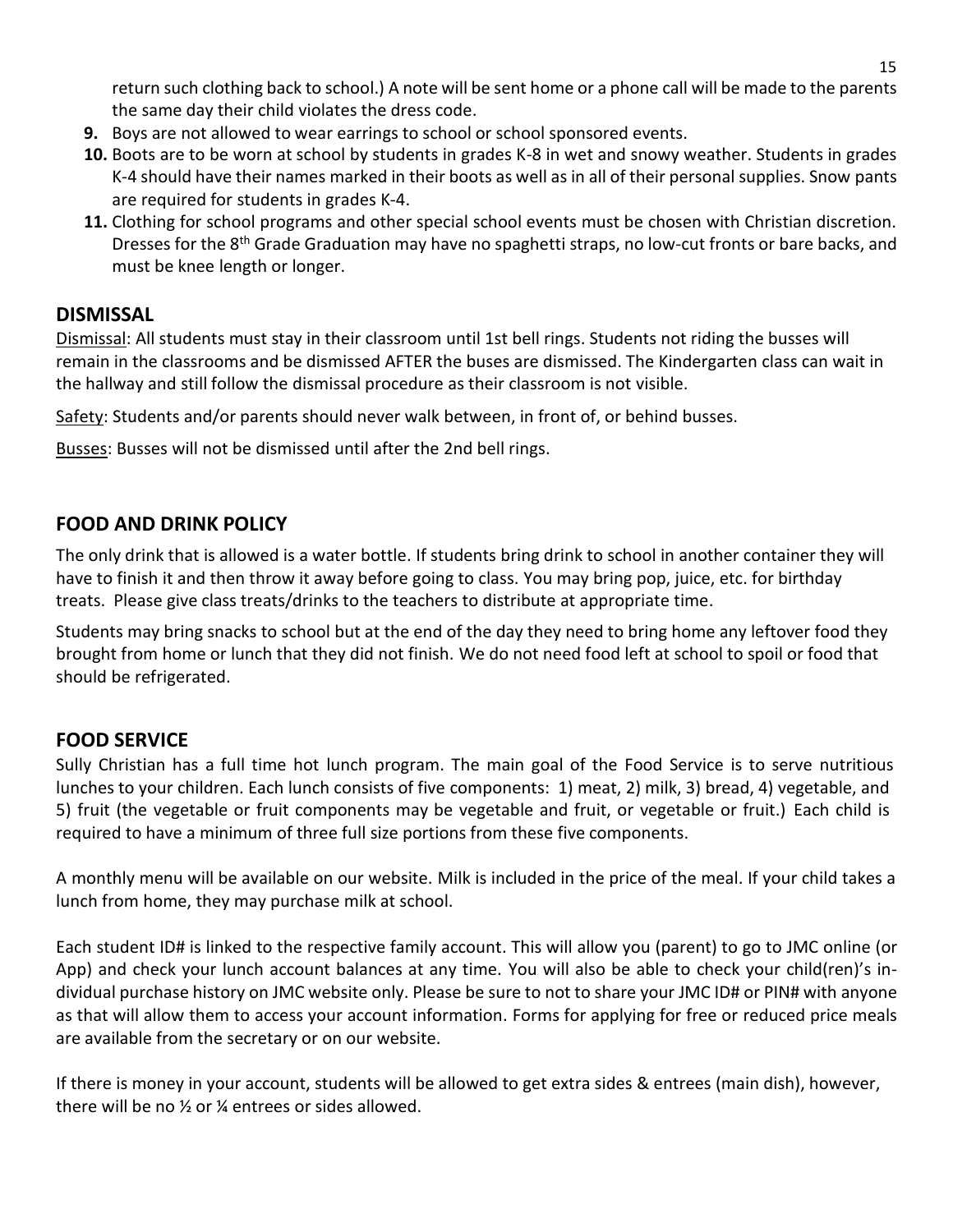When your lunch account reaches a low balance, you will be alerted by email daily until your account is over your family threshold. JMC automatically sets a family threshold for 5 remaining meals (per child). This is based on your total family account balance and number of children per family.

### **PAYMENT OF MEALS AND REQUIREMENTS**

- □ Families must pay a minimum of \$50 per child at registration for their Hot Lunch account.
- $\Box$  Families who believe they will be eligible for reduced meals still must make a minimum payment of \$20 (total) at registration for Hot Lunch. This will cover the costs of any extras taken by their child(ren) and/or the cost of any Guest Meals.
- $\Box$  Hot Lunch Accounts must be current to start the new school year.
- $\Box$  Families who are delinquent and have a negative balance of any kind Child(ren) will be served a Peanut Butter & Jelly sandwich & milk and will not be allowed to get extras until their account is current. Absolutely no charging of meals or extras. Please keep in mind that the Peanut Butter & Jelly sandwiches and milk will be the same cost as the regular school lunch.
- $\Box$  A parent signature and date will be required each year at school registration to acknowledge the terms.

### <span id="page-15-0"></span>**GRADING AND REPORTING**

### <span id="page-15-1"></span>**Grading**

Letter grades are not given until 3<sup>rd</sup> grade. Kindergarten, 1<sup>st</sup>, and 2<sup>nd</sup> grade teachers will explain their grading system at Parent-Teacher Conferences or through some other means of communication. Third through 8th grades can be viewed on JMC in real time with each assignment. Kindergarten through 2<sup>rd</sup> grade will only have report cards at end of each quarter.

Grades 3-8 use the following percentage schedule:

| $A = 100-96$    | $C = 78-75$        |
|-----------------|--------------------|
| $A. = 95-92$    | $C - 74 - 72$      |
| $B+ = 91-89$    | $D+ = 71-68$       |
| $B = 88-85$     | $D = 67 - 64$      |
| $B - = 84-82$   | $D - 63 - 60$      |
| $C_{+}$ = 81-79 | $F = 60$ and below |
|                 |                    |

### <span id="page-15-2"></span>**Report Cards**

Report cards for all students are issued after each nine-week marking period. The fourth quarter report cards will be available one week after the last day of school. These reports consist of grades and comments regarding academic achievement, effort, work habits, and character development.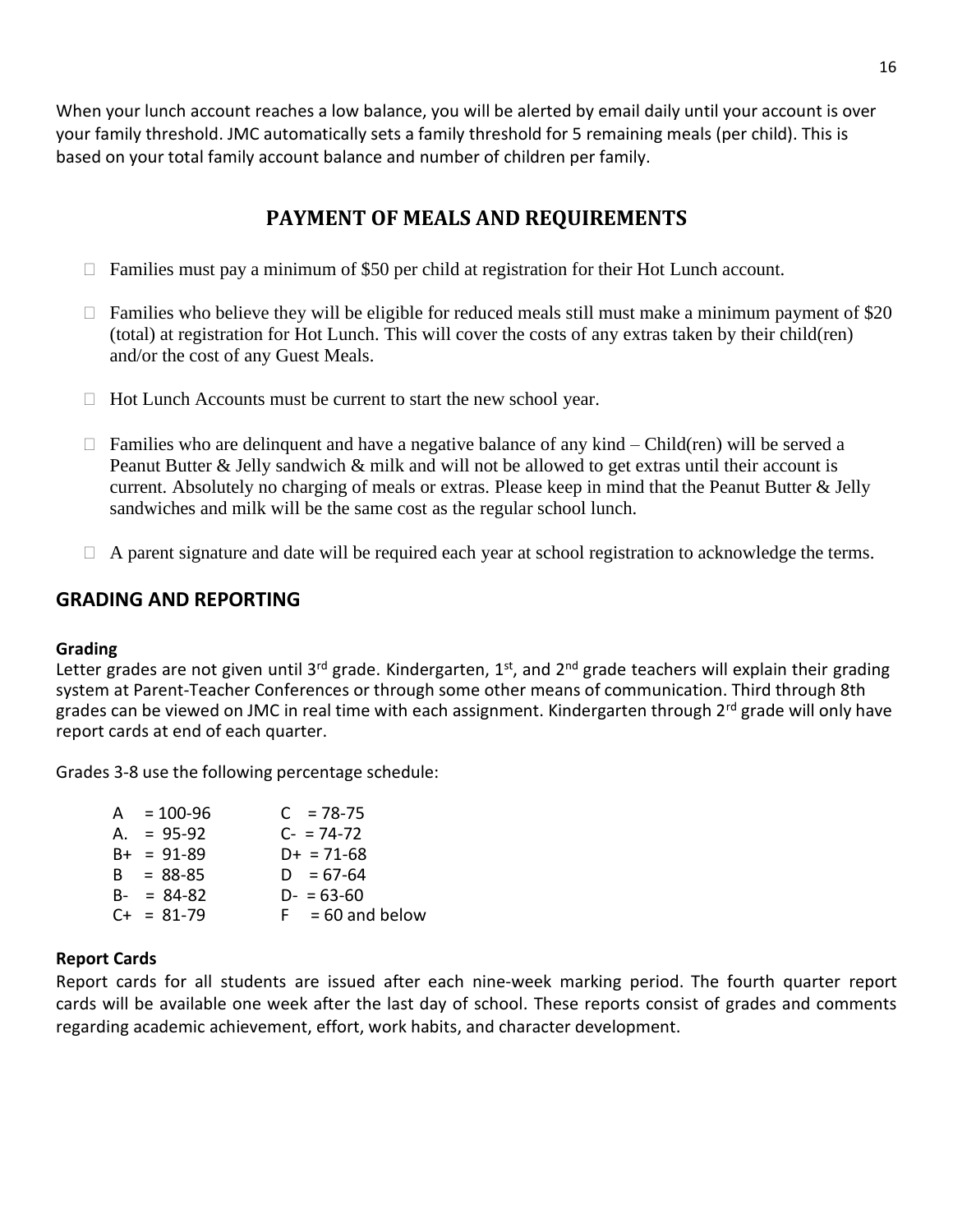### <span id="page-16-0"></span>**School Testing**

Iowa Assessments are given to all students in grades 1-8. Results of the Iowa Assessment tests are shared with parents. Results are also given to the Long-Range Assessment Committee so as to review achievement goals or to set new achievement goals.

**DIBELS** (Dynamic Indicators of Basic Early Literacy Skills) tests are administered to K-6<sup>th</sup> graders in the fall, midyear, and spring of each school year. These tests are essential in making teachers aware of each child's reading fluency level to determine if extra intervention is needed.

### <span id="page-16-1"></span>**HEALTH**

The administration of medication at school is discouraged. Whenever possible, arrangements should be made so that it is not necessary for teachers to administer medication to students at school. It is the parents' responsibility to notify the teacher concerning a child's chronic illness, such as allergy, diabetes, seizures, etc. School personnel will not issue internal medicine, including Tylenol, unless it has been agreed upon in writing by the child's parent, guardian and/or physician. Prescription medication given by a teacher to a student must be accompanied with written instructions and parental permission.

- 1. All medication sent to school must be under the supervision of school authorities and be kept in a locked cabinet. Students are not allowed to carry any medication, prescription or over-the-counter, ontheir persons, or keep any form of medication in their lunch bags/boxes, or in their desks or lockers.
- 2. Students with asthma are permitted to carry inhalers with written permission from their parents.
- 3. Tylenol, tums and cough drops will be given out to students only if there is a written notice from parents on file giving school staff permission to administer Tylenol when requested by the students. Aspirin is not available from the school.
- 4. If it is necessary for a K-8 student to remain in school during recess or be excused from an activity, they need a note from home stating a reason for this request.
- 5. If your child becomes ill at school, arrangements must be made to get them **as quickly as possible.**
- 6. If your child has a fever over 100 degrees, he/she may not return to school until temperature is normal for 24 hours.

### <span id="page-16-2"></span>**Hearing Screening**

Hearing Screening tests are given yearly. Hearing screening is done in grades K-2<sup>nd</sup> and 5th. Parents will be notified if a student needs additional testing.

### <span id="page-16-3"></span>**LOCKERS**

<span id="page-16-4"></span>Students may only use magnets to hang stuff up in their lockers, no tape is allowed.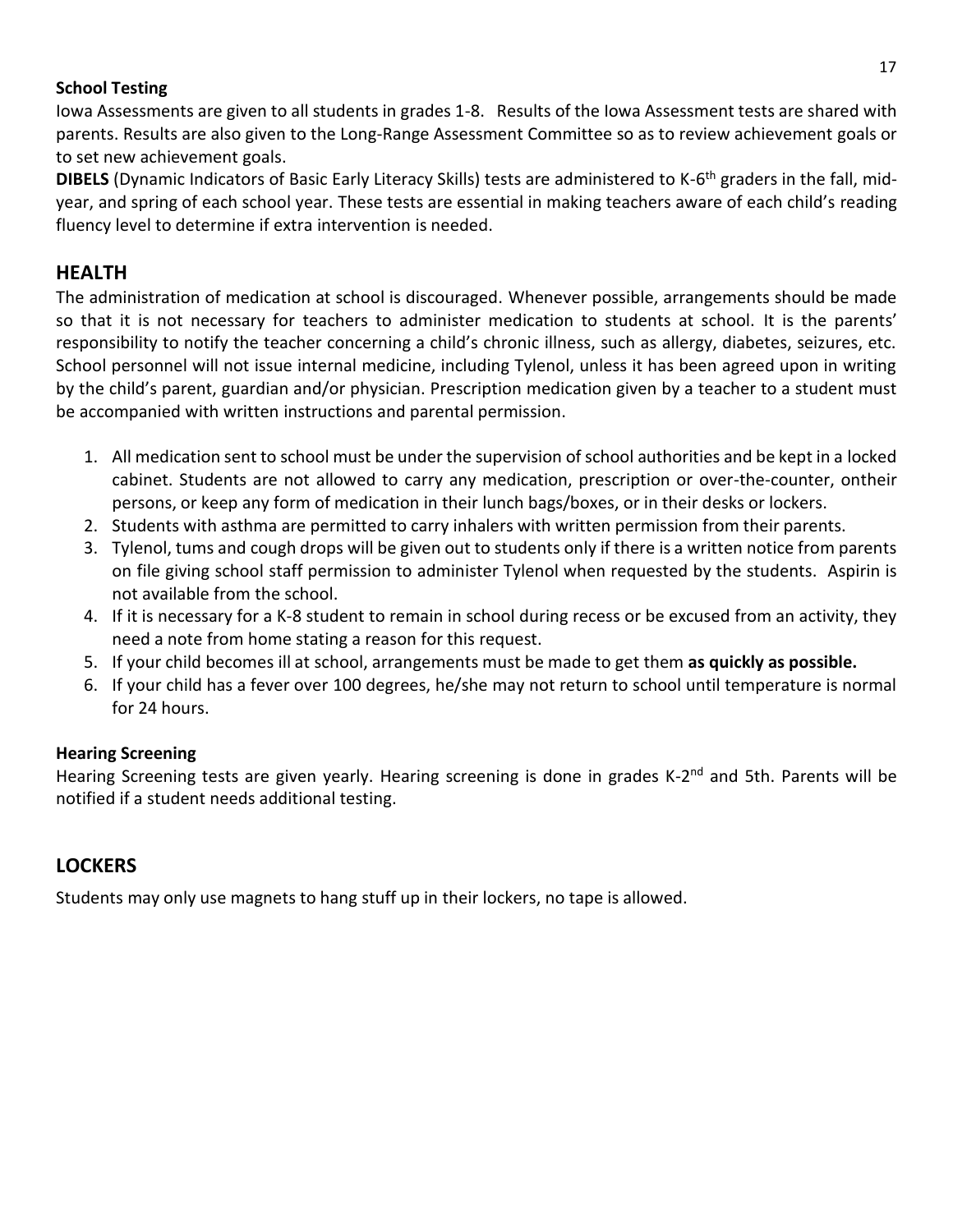### **PARENT INVOLVEMENT**

#### <span id="page-17-0"></span>**Advancement**

The Advancement Committee oversees all aspects of fundraising at SCS. Each year, all families of 1<sup>st</sup>-8<sup>th</sup> graders are asked to sign up to participate in at least one committee. Fundraisers include:

- □ Food & Fun Night
- $\n **Dutch Letters**\n$
- Golf

### <span id="page-17-1"></span>**All About Kindergarten Night**

All About Kindergarten Night is usually held in late March. Information on the Kindergarten program will begiven at this time. Parents of prospective students will be notified of the date and time.

#### <span id="page-17-2"></span>**Parent-Teacher Conferences**

A formal parent-teacher conference is held each fall. The student's grades, conduct, and progress are discussed. A conference is also held in the spring to discuss Iowa Assessments results. Other conferences may be arranged between parent and teacher as desired.

#### <span id="page-17-3"></span>**Room Parents**

Each year two from each classroom serve as room parents. Duties include helping with class parties, field trips, and other duties the teacher might ask the parents to do. If you are interested in serving as a room parent, please fill out the room parent sheet attached to registration forms.

#### **Volunteers**

The school relies heavily on the many hours of volunteer work by parents. It is important for all parents who have children enrolled at Sully Christian School to share this responsibility. Some volunteers give a few hours a week and some a few hours a year. The Advancement Committee has many activities which need volunteers. There are also many ways you can help classroom teachers. Call the school office to find out ways you can be involved.

### <span id="page-17-4"></span>**SCHOOL CLEANING**

<span id="page-17-5"></span>Annual school cleaning is held during the summer. Work dates and times are sent home at the end of the school year. All parents are required to help with this annual project and a fee is assessed to those who do not.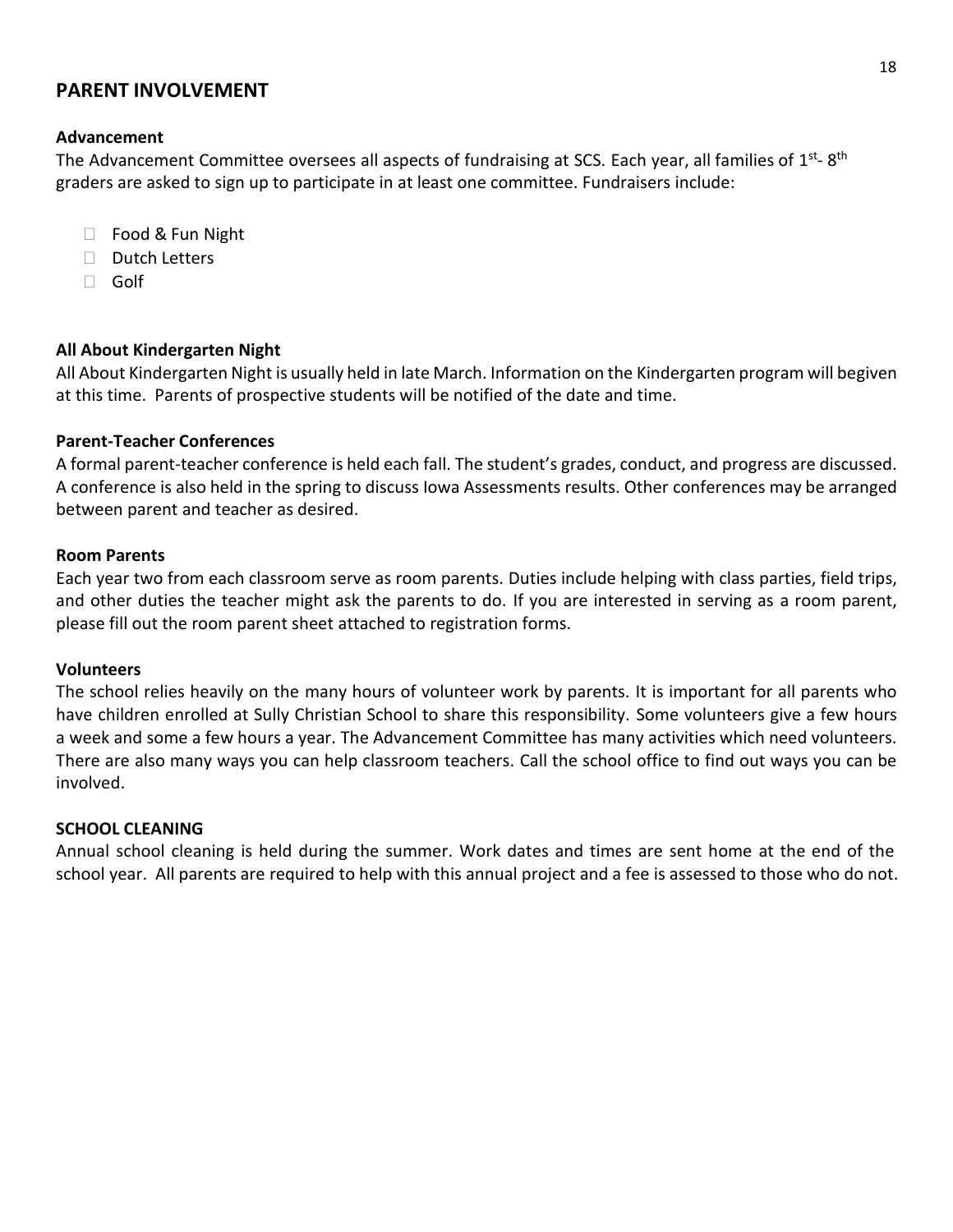### **SCHOOL CLOSINGS AND EARLY DISMISSALS**

### <span id="page-18-0"></span>**School Closings**

Parents will be notified through JMC messaging system of changes to the school schedule due to urgent issues or inclement weather.

### **Winter Weather**

Sully Christian School will assess road conditions and weather events

### **Heat**

When classes are dismissed early due to extreme heat, announcements of the dismissal will be made by 10:30 a.m. of that day through JMC messaging system to parents. When classes are cancelled for the entire day due to extreme heat, announcements of the cancellation will be made that morning prior to start of school. Heat related dismissal and cancellations are at the administration's discretion.

### **Tornado and Thunderstorm Warning**

If a severe thunderstorm or tornado warning is issued, no students will be permitted to leave the school premises until the warning is expired.

### **Early Dismissal Procedures**

The bus drivers are instructed to bring students to their respective destinations unless there is a note or a prearranged agreement. A child's word is not acceptable. It would be helpful if you talked to your child about the "what if" situations and reassure them of safety.

### **SEARCH AND INSPECTION**

### 1. Searches of Students

A student's person and/or personal effects (e.g., purse, book bag, clothing pockets, etc.) may be searched when school officials have reasonable cause to believe that the student is in possession of alcohol, controlled substance)s), tobacco, pornography, weapon)s) and/or anything else which is a violation of the law or a school rule. The search will be conducted under the authority of the principal with at least one adult witness present.

### 2. Maintenance Inspections with Notice

Although school lockers, desks, and computer files are temporarily assigned to individual students, they remain the property of the school at all times. The school has a reasonable and valid interest in ensuringthat its property is properly maintained. For this reason periodic inspections are permissible to check for cleanliness and vandalism. General maintenance inspections may be conducted by school authorities at any time. This policy will be stated in the Sully Christian School Handbook. The inspection will be conducted in thepresence of at least one other adult.

Any contraband (weapons, pornography, controlled substance(s), alcohol, tobacco, or anything else which is a violation of the law or a school rule) or vandalism discovered during such inspections shall be confiscated by the administration, who will advise the student's parents. Disciplinary action could also be a consequence.

### 3. Inspections without Notice

Lockers, desks, computer files, and other facilities owned by the school are provided as a courtesy to the student. These school facilities may be searched without notice when school officials have reasonable cause to believe that the school facility contains a weapon(s), pornography, controlled substance(s), alcohol, and/or tobacco, or anything else which is a violation of the law or a school rule or has been subject to vandalism.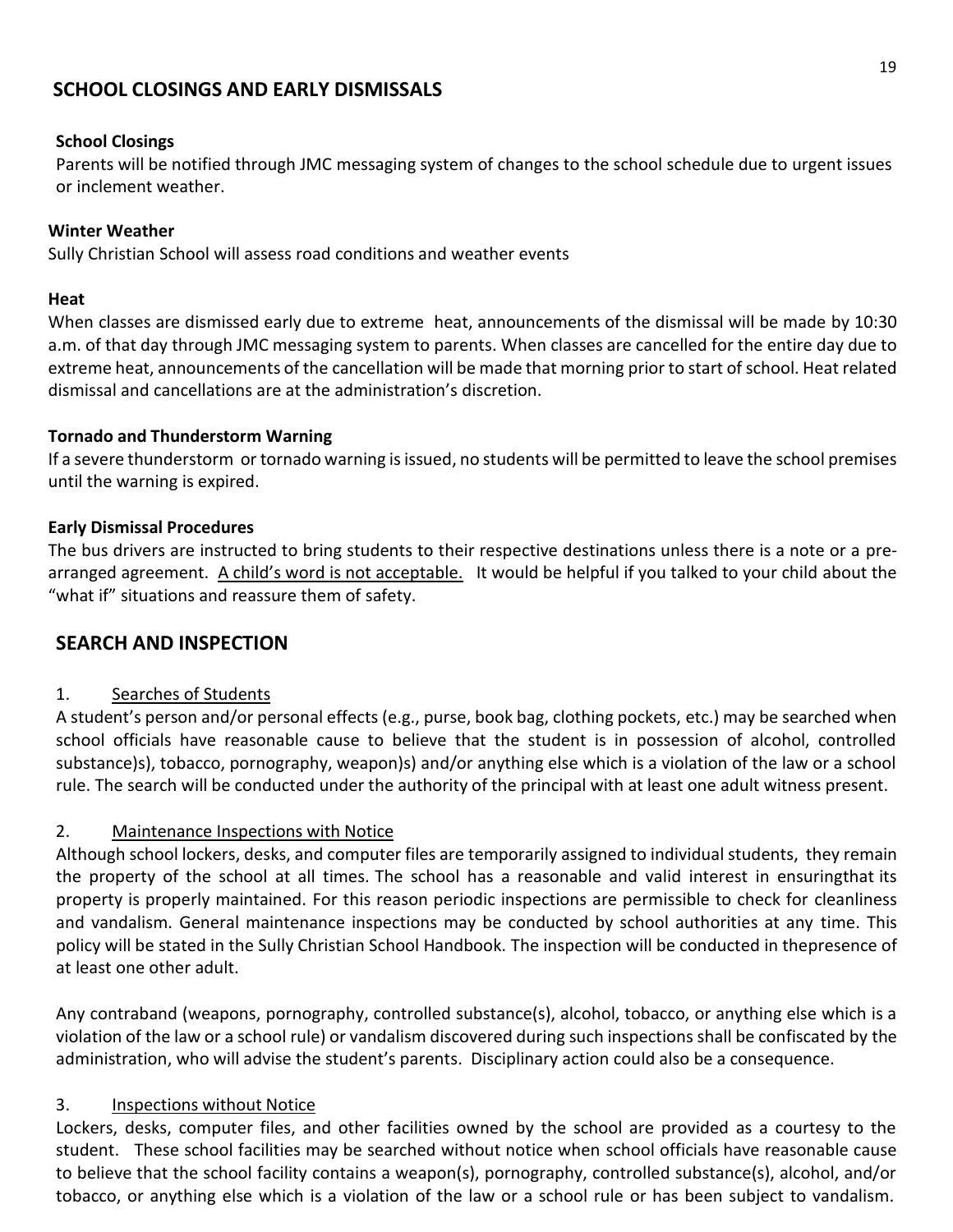Such searches will be conducted in the presence of another adult. Any contraband (weapons, pornography, controlled substance(s), alcohol, and/or tobacco) or anything else which is a violation of the law or a school rule, or vandalism discovered during such inspections shall be confiscated by the administration, who will advise the student's parents.

Disciplinary action could also be a consequence.

Law enforcement will be notified if appropriate.

### **SECURITY**

All outside doors will be locked during the school day from 8:30 a.m. - 3:20 p.m. Entry can only be gained through an intercom/buzz in system located at the west main entry door. If the door does not open for you after a brief wait, please push the button to get the attention of a staff member. You may be asked to identify yourself if we do not recognize you. In the event that no one assists you, please call the school to get a hold of someone to let you in.

### **STUDENT INVOLVEMENT**

### **Academic Services**

The staff of Sully Christian School works hard to meet the needs of students. In addition to the regular educational program, Sully Christian School provides Resource Room assistance and/or Section 504 Plan to those who qualify. (See Policy section of Handbook for 504 Plan)

### **Homework Policy**

- 1. How Can Homework Help?
	- a. Homework can reinforce skills delivered in class.
	- b. Homework can develop skills to become a life-long learner.
	- c. Homework can develop responsibility.
- 2. Sully Christian School Faculty Expect that Homework Will:
	- a. Supplement and support in-school experiences through related out-of-class activities.
	- b. Assist students in preparing for subsequent planned learning activities.
	- c. Acquaint parents with the student's in-school experience and strengthen the essential links between home and school.
	- d. Encourage the development of self-discipline, good work habits, independent study skills and lifelong learning.
- 3. Responsibilities for Students, Teachers, and Parents
	- a. Student
		- i. Complete and return assigned homework on time.
		- ii. Develop skills to become a life-long learner.
		- iii. Share new learning with family.
	- b. Teacher
		- i. Be consistent with expectations given to students.
		- ii. Provide feedback on assignments.
		- iii. Ensure homework will fall into one of the following categories: practice, preparation, or extension.
		- iv. Homework assignments will be centered on standards and benchmarks.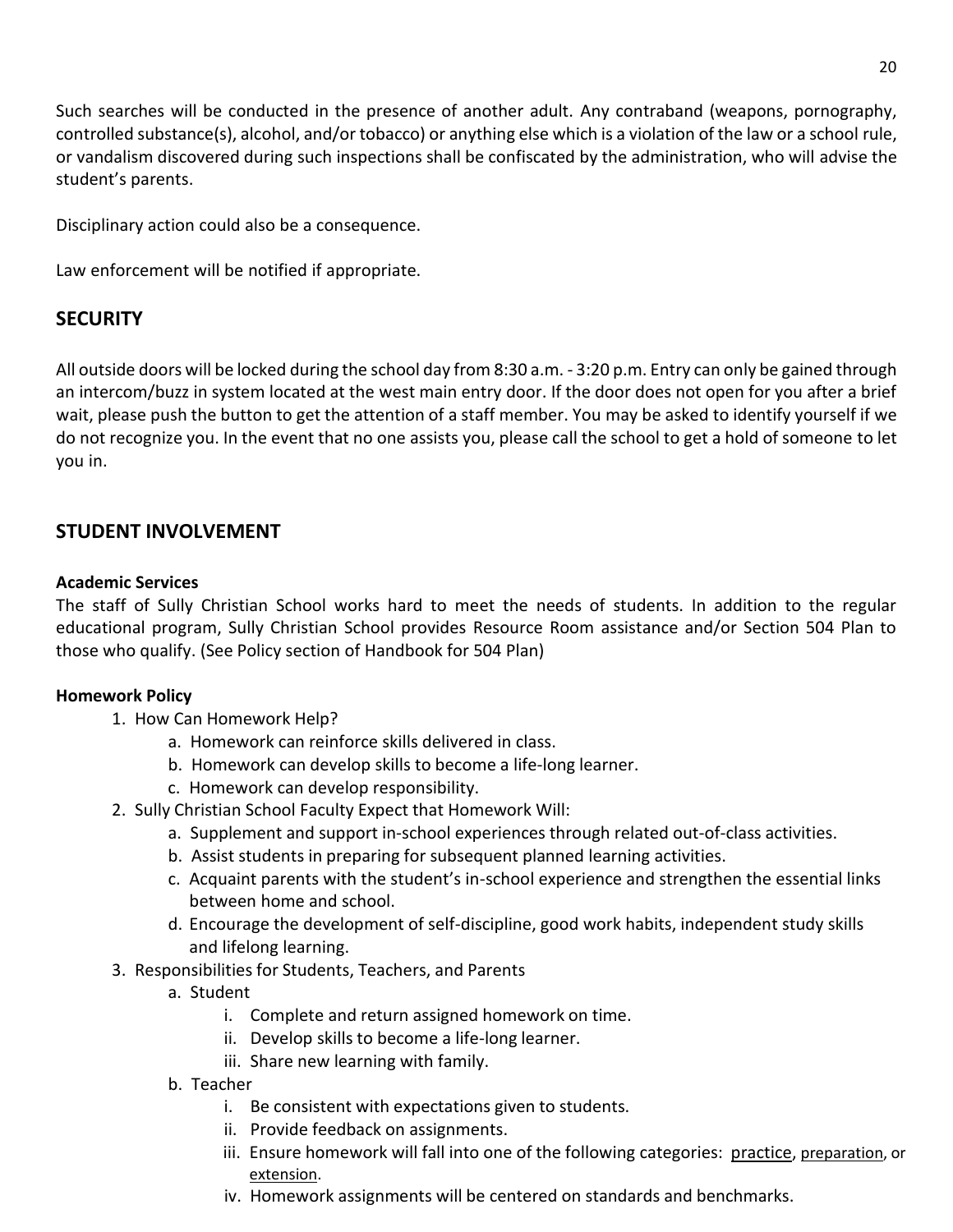- c. Parent
	- i. Help set up a consistent organized place for homework to be done.
	- ii. Help your child establish either a consistent schedule for completing homework or help them create a schedule each Sunday night that reflects that particular week's activities.
	- iii. Encourage, motivate, and prompt your child, but do not sit with them and do the homework. The purpose of homework is for your child to practice and use what they have learned. If your child is consistently not able to do the homework on their own, please contact the teacher.
	- iv. If your child is practicing a skill, ask him/her to tell you which steps are easy for them, which are difficult, or how they are going to improve. If your child is consistently unable to talk about the knowledge he/she is practicing or using, please contact the teacher.

### 4. K-2 Specifics

- a. What Homework Looks Like in K-2
	- i. Memory verse practice
	- ii. Letter/Word/Reading recognition practice
	- iii. Math flashcard practice
	- iv. Spelling practice
	- v. iXL online learning application
	- vi. Show and Tell preparation
- b. Parent Supports
	- i. Encourage and expect students to complete activities.
	- ii. Provide specific time and space away from distractions.
	- iii. Commit to supporting child's learning
- c. Others Things to Consider
	- i. Family vacations must follow school calendar.
	- ii. Homework is to be handed in when student returns from an absence.
- 5. 3-6 Specifics
	- a. What Homework Looks Like in 3-6
		- i. Basic math facts practice
		- ii. Spelling practice
		- iii. Test preparation
		- iv. Work completion
		- v. Reading
		- vi. Math practice
		- vii. Writing
	- b. Parent Supports
		- i. Provide specific time and place away from distractions.
		- ii. Monitor homework to ensure completion.
	- c. Others Things to Consider
		- i. Family vacations must follow school calendar
		- ii. Homework is to be handed in when student returns from an absence.
- 6. 7-8 Specifics
	- i. What Homework Looks Like in 7-8
	- ii. Assigned readings
	- iii. Work completion
	- iv. Writing assignments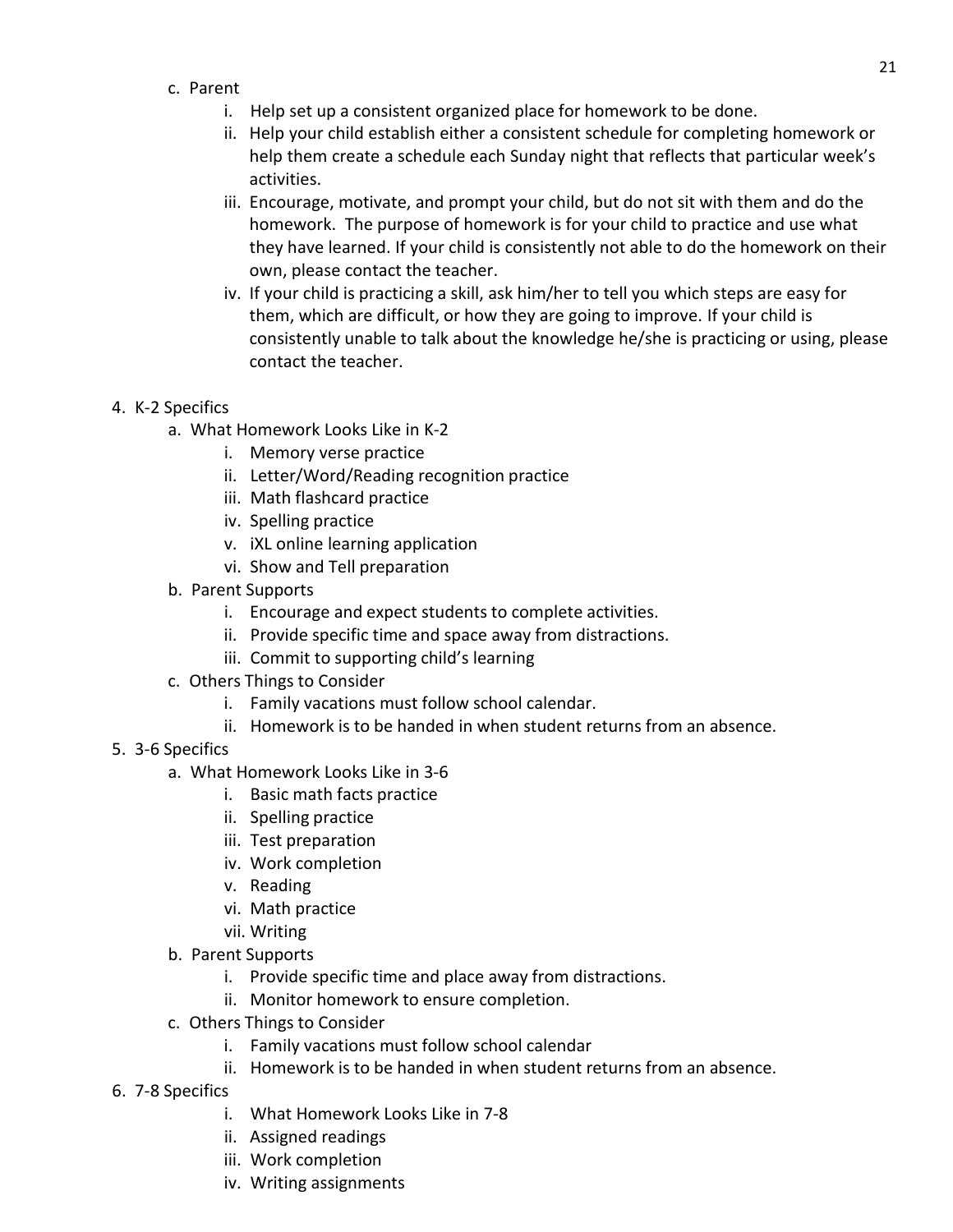- v. Test preparation
- vi. Individual practice
- vii. Research/Projects
- b. Parent Supports
	- i. Provide specific time and place away from distractions.
	- ii. Monitor homework to ensure completion
- c. Others Things to Consider
	- i. Family vacations must follow school calendar
	- ii. Homework is to be handed in when student returns from an absence.

### **Extra-Curricular Activities Philosophy**

Extra-curricular activities at Sully Christian School are an integral part of the educational program and are consistent with our mission of training students to think, discern, and act from a Biblical perspective. Activities beyond the classroom experience provide students with unique opportunities for spiritual, intellectual, physical, and social growth. Sully Christian School is committed to developing Christ-like character in our students and encouraging them to use their God-given gifts and abilities to glorify Him.

The goals of the extra-curricular activities program are to enable students to:

- -Begin each event with prayer
- -Represent Christ in a public platform
- -Appreciate arts, athletics, and academics
- -Commit to excellence
- -Display good sportsmanship
- -Foster school spirit
- -Encourage participation
- -Develop self-discipline
- -Develop teamwork
- -Develop a respect for school property

### **Fine Arts**

The students at Sully Christian are involved in the District V Fine Arts program during February and March. Grades 6-8 participate in art, writing, music, and drama. Grade 5 also participates in art and writing. Students will be required to participate in some of these areas. When the junior high students select the categories in which they would like to be involved, they are reminded that school work takes priority, and they must therefore make some choices. Here at school, they may participate in as many categories as they wish, but we would urge parents to discuss with your son or daughter, the amount of time which you wish to spend on Fine Arts activities.

This program is very beneficial because it helps students to be at ease when appearing before an audience. It can become a burden, however, if the participant becomes involved in too many categories. Help your student make wise choices.

### **Band**

The 5<sup>th</sup> – 8<sup>th</sup> graders are offered a band program at Sully Christian School. Band classes along with individual lessons are held on Monday and Thursday of each week.

### **Band fees are assessed each year.**

5<sup>th</sup> grade students, and all other students in 6<sup>th</sup>-8<sup>th</sup> grade who are not currently in band, may join band during the school year.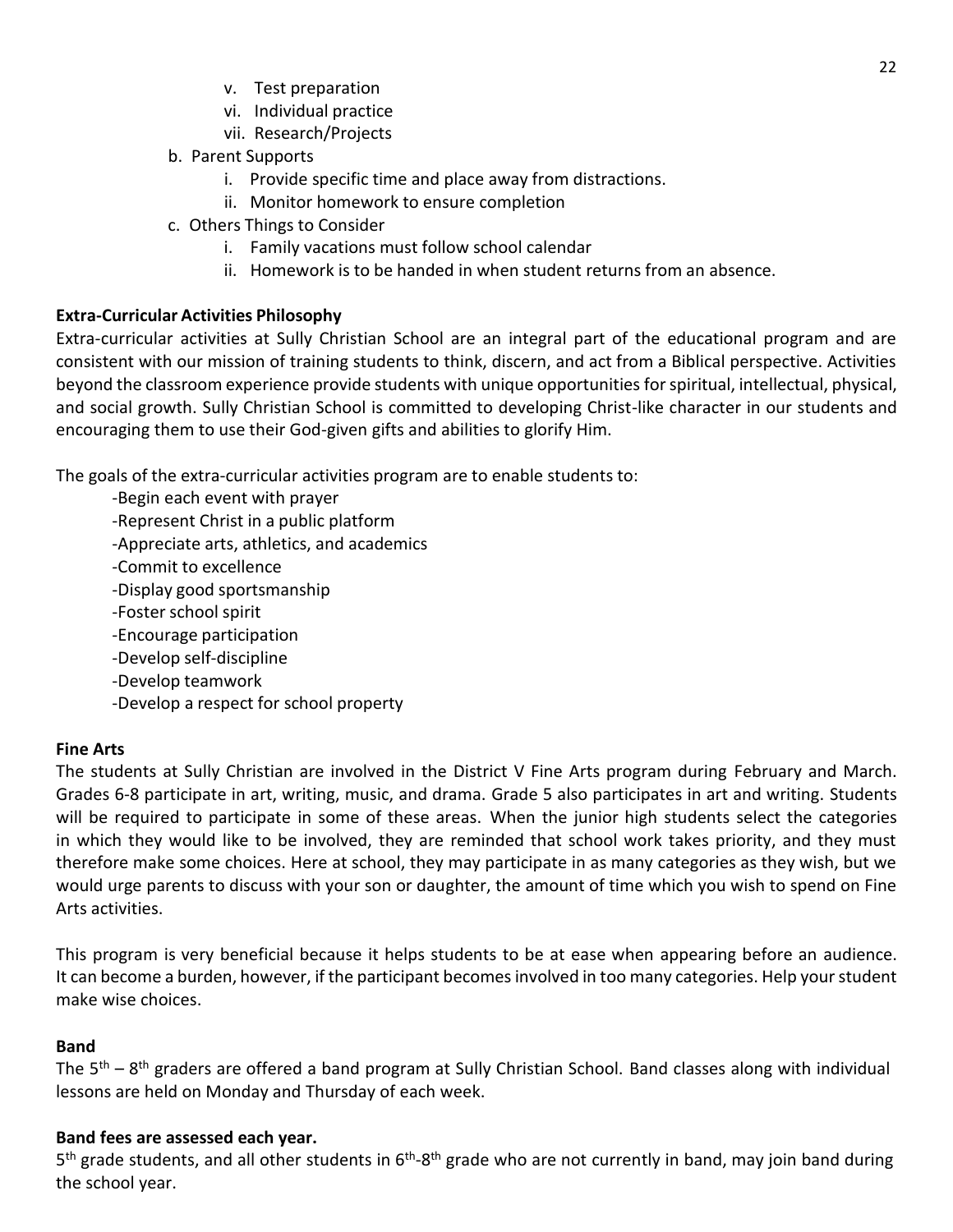### **Junior High Sports**

The sports program at SCS is comprised of four sports seasons for both the boys and girls. The girls participate in volleyball, cross country, basketball, track and softball/baseball. The boys participate in the same sports, the exception being football instead of volleyball. All of this is offered on a voluntary basis. Our aim is to teach all the children the necessary fundamental skills and give them a chance to decide if they are interested in pursuing athletics in high school. Students can choose to go to Pella Christian or Lynnville-Sully and participate with them in these sports.

Much of the physical education program at SCS coincides with our sports schedule. We spend time working on sports fundamentals and scrimmage games. However, we also work on other sports skills and play various games at least once per week.

### **Sports Policies**

- 1. Each 7<sup>th</sup> and 8<sup>th</sup> student must have an updated physical annually.
- 2. Uniforms for all sports are provided by Pella Christian or Lynnville Sully.
- 3. Practice schedules vary according to the sport and the availability of coaches. Saturday and before or after school practices are possible.
- 4. Both Pella Christian and Lynnville Sully are members of the IHSAA (Iowa High School Athletic Association) and therefore follows IHSAA requirements and rules for sporting events.
- 5. If a student misses more than half of the school day of the scheduled event, they will not be allowed to participate.
- 6. Bus transportation is available to Pella Christian. Bus rules apply to all bus rides to and from sports activities.Students who violate bus rules will not be permitted to play in the next event.

### **Track and Field Day**

Each spring 5-8 grades participate in the area Christian schools track and field day. Parents are welcome to attend.

### **Intramurals**

All 5-8 grade students are required to participate in supervised sports activities during intramural time. Soc- cer, volleyball, basketball, floor hockey, and softball are played throughout the school year. Coed teams are selected by 8<sup>th</sup> grade captains. This provides a great opportunity for organized "play" for junior high students.

### **Music**

General music instruction is scheduled on Monday and Thursday of each week and is required for all students in K-8.

### **Physical Education**

Physical education is required for grades K-8. Students have two P.E periods per week.

### **Library**

- 1. The library is open during school hours. Set times will be determined yearly as to when a librarian will be present. Teachers may help students check out books at times when the librarian is not present.
- 2. Students MAY NOT check out their own books. A teacher or librarian must check them out. Jr. High students may check out their own books provided they do so correctly; if not, this privilege will be taken away.
- 3. Books will be checked out for a two-week period (unless a longer time period is requested by the teacher).
- 4. There is no limit on the number of books a student may check out (within a reasonable amount);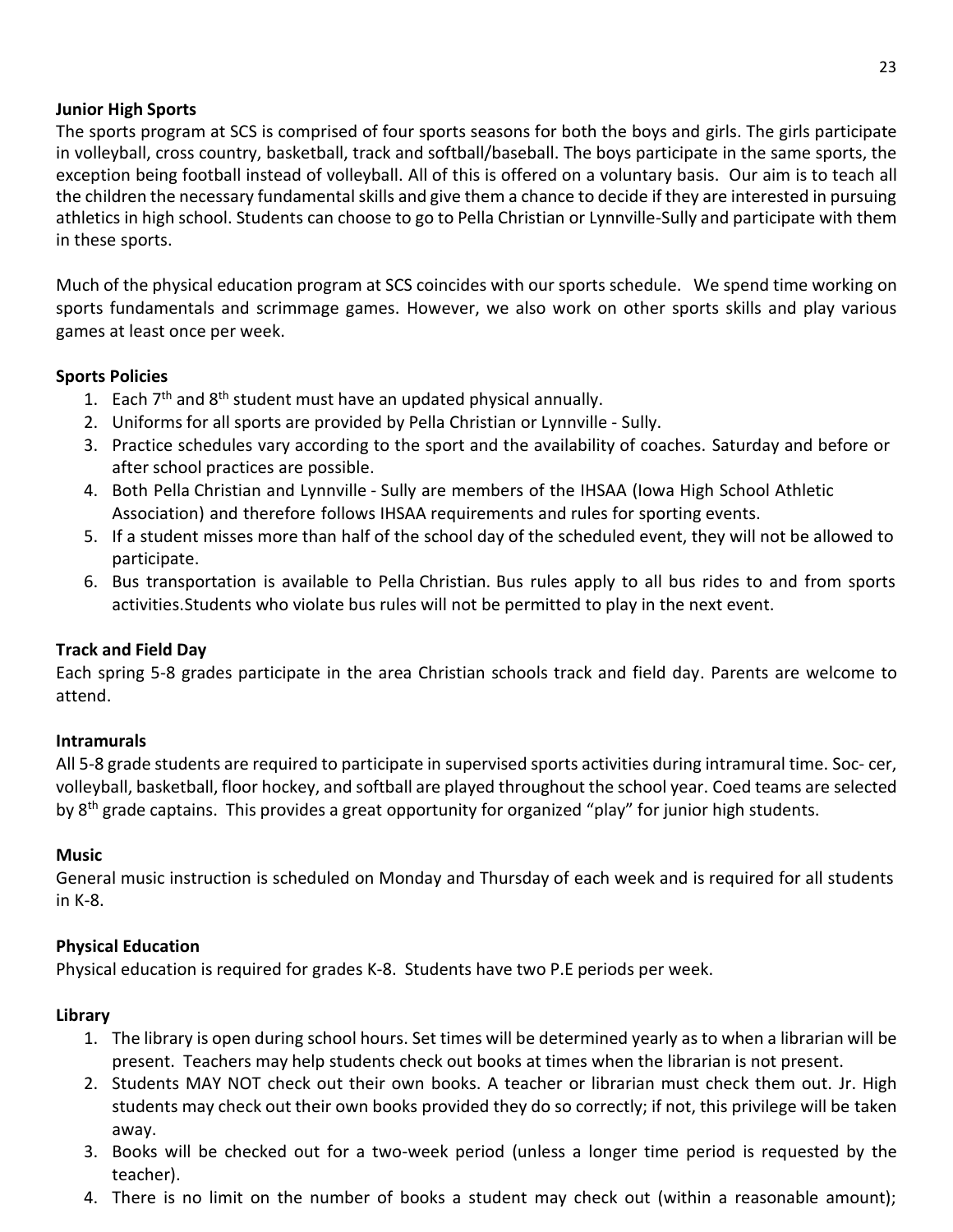however, if a teacher desires, he/she may place a limit on the number of books a student checks out. If there is a problem, the librarian may place a restriction (at her discretion) upon a student or class.

- 5. Books may be renewed. The book must be brought into the library in order to be renewed.
- 6. There are no overdue book fines; however, as time permits, an overdue book list will be published. If a student has excessive overdue books, he/she may not check out books until overdue books are returned. The librarian may impose this restriction at her discretion.
- 7. If a book is lost or damaged, the student is expected to pay full replacement value for that book by end of the school year.

### **Assemblies/Chapels**

A chapel is held on the first day of school to introduce the new Kindergarten class and any new students and staff members. Chapels are held once or twice a month at 8:40 a.m. for the students and staff. A devotional topic and singing constitute the majority of the chapels. Occasionally special speakers come to share different topics. There is also a special chapel throughout the year for each grade(s). Parents and visitors are always welcome to join us during these chapel times.

### **Field Trips**

Dress code, general guidelines and bus conduct rules apply to field trips just as they do to school time and/or activities. A note describing the location, date, transportation and other arrangements for field trips will be communicated to parents before the trip. Parents will be asked to sign a permission slip at registration time that is applicablefor all trips.

### **Pictures**

School pictures are scheduled once a year. Pictures are taken for student exchanges, class composites, and student records. Individual pictures of all students are taken. Parents are under no obligation to purchase pictures of their children.

### **Media Information**

Any general student information and/or pictures released to the SCS web page, SCS Newsletter, Bit's n' Pieces, Newspaper, Radio and Television will require written permission by the parents at registration.

### **Telephone Use**

Parents who wish to talk to teachers are asked to call school before classes begin in the morning (8:00 – 8:30 a.m.) or after classes dismiss in the afternoon (3:30 – 4:00 p.m.) Calls should not be made, if possible, during staff devotions which are held from 8:00 – 8:20 a.m. each Monday morning. Teachers and students will not be called to the telephone during class except for an emergency**.** Communication/information for teachers during the school day must be directed to the school secretary who will relay the information to the teacher. Students are not allowed to use the school telephone without a good reason and then only with permission from a teacher. Parents are expected to arrange after-school activities with their children before leaving home in the morning to avoid phone use during the school day.

### **Cell Phones/Electronic Devices**

Use of cell phones, I-pods, or other communication devices by students on the school premises during school hours or on field trips is prohibited. Upon permission from the faculty or staff members, students may use the phone provided in the school office. Students may have an electronic device at school, but it must be turned off and stored in a locker or backpack during the school day. Devices not in a locker or backpack may be confiscated, and parents may be contacted.

### **Lost and Found**

A "lost and found" box is located in the school for items left by students. Parents and students are encouraged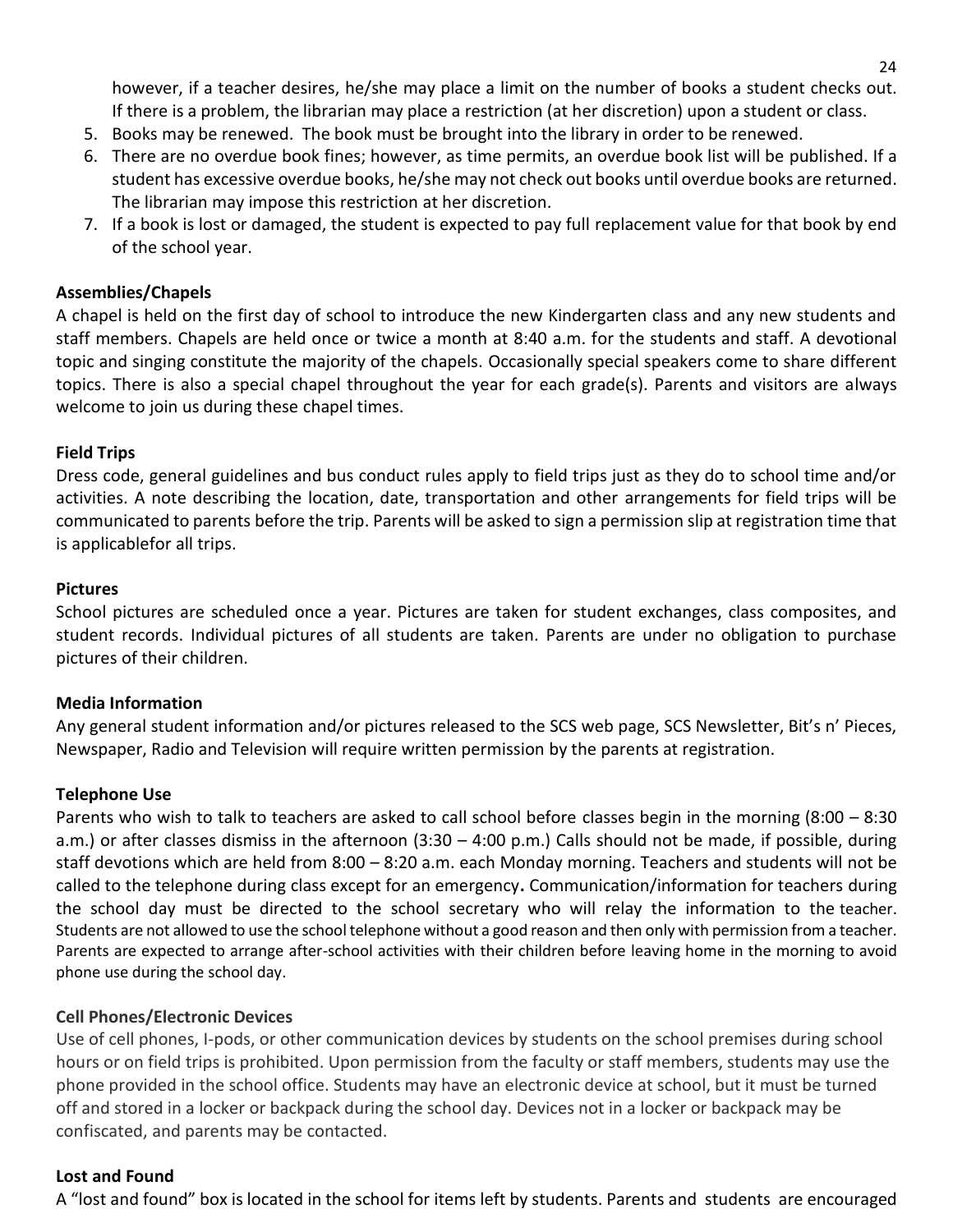to check it periodically. At the close of each school year, all unclaimed items are donated to a local cause.

### **Playground Rules**

1. All students are expected to go outside during recess times except for grades 5-8 during scheduled intramural activities.

2. Students must enter and exit appropriate doors at recess and may not enter building during recess time without permission from the teacher on duty.

- 3. No balls on rubber tire pieces.
- 4. No kicking balls except on open field area beyond swings.
- 5. No balls (except Four-Square) on cement by school building.
- 6. No games involving pretend shooting, killing, weapons, etc.
- 7. No tackle football.
- 8. No climbing on backstops.
- 9. No throwing rubber tire pieces or moving piles of tire pieces.
- 10. No climbing on trees.
- 11. No baseballs allowed.

12. No snowball fights unless supervised by the students' teacher and only with those students who wish to participate.

- 13. No playing in adjacent farm fields.
- 14. No climbing up slides.

15. Only one student down a slide at a time – must be feet first.

16. All students must wear appropriate outerwear including boots as assigned by the teacher on duty.

17. If appropriate winter clothing and boots are not available, Jr. High students must sit at their desk. The Jr.

High students are not allowed to use this time to catch up on schoolwork, they may choose a library book to

free read. Lower elementary teachers may use their discretion on students doing schoolwork.

18. During winter months, recesses will be in the gym when temperature is 10 degrees above zero or below. (Rule is subject to teacher discretion)

19. Personal property such as balls, toys, snowboards, etc., used at recess is not the responsibility of the school in case of theft or damage.

20. Students must be visible on the playground at all times. Students may not be in front of the building, on the east and west ends, or behind the school storage shed.

21. Sound of buzzer means all students must stop playing and hustle into the school building.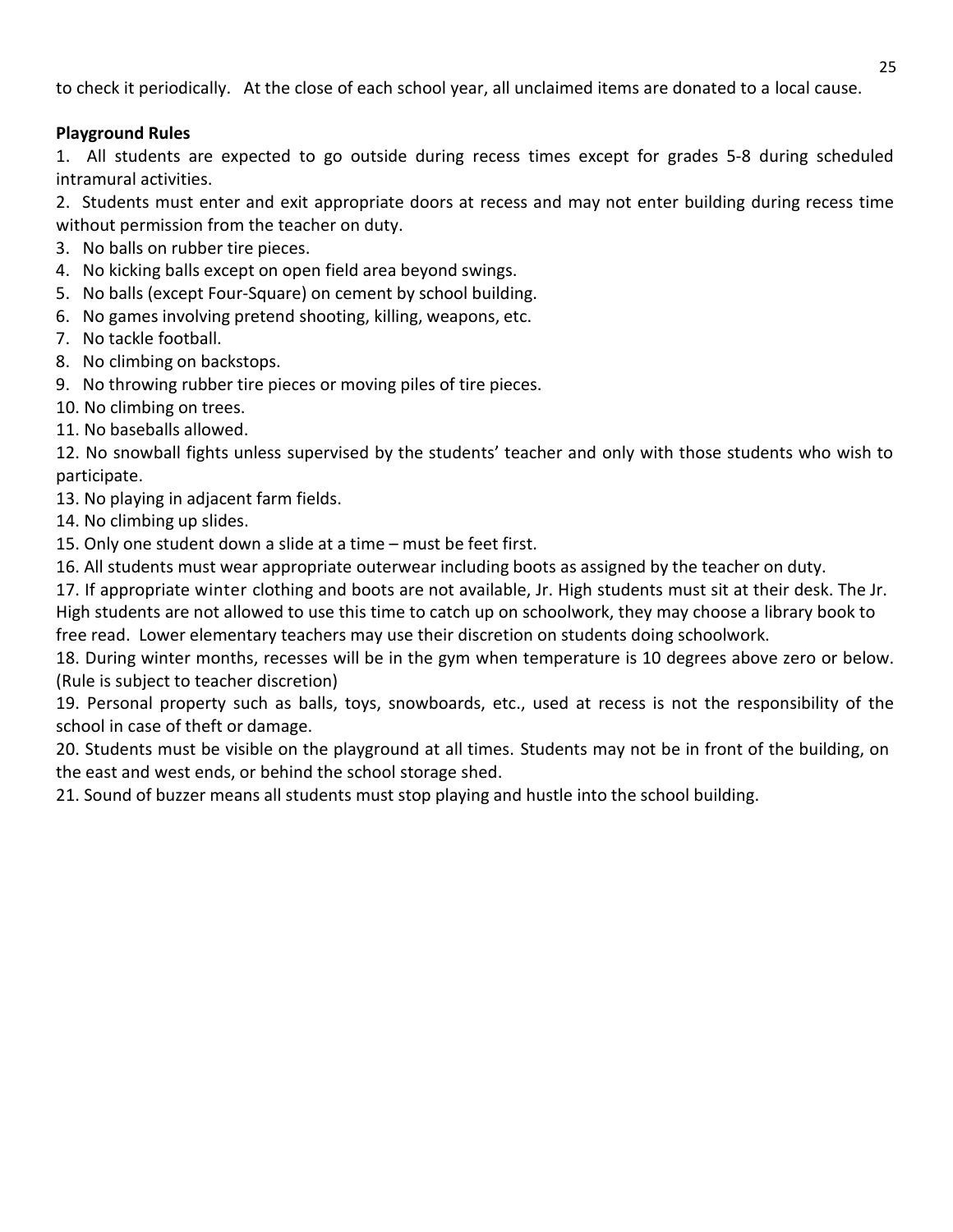### **TRANSPORTATION**

#### **Bus Policy**

The safety of every child on the buses is of great concern to all of us. Every precaution is taken to see that the children arrive at their destination safely. This requires the cooperation of parents, children, and school officials.

Driving a bus is a difficult and responsible task. Our drivers are carefully selected and meet all state requirements. Their entire attention must be on their driving responsibility at all times.

Anything that happens on the bus to divert the driver's attention from their job immediately endangers the safety of the riders. It is therefore absolutely necessary that the students conduct themselves in a respectful manner. Furthermore, transportation equipment represents a large capital investment. This is another important reason for expecting the utmost cooperation from students on our buses.

The operation of a safe, efficient, and economical transportation program requires that all passengers observe the attached set of regulations. In order to avoid any misunderstanding that might develop at a future date, the procedures described below will be followed in case of an infraction of the rider.

1. If there is a problem with your child on the school bus, the driver will discuss the problem with your child. The driver will also contact you, as the parent, to let you know that a problem does exist and to enlist your help in solving the problem. This will be the first violation.

2. If a second violation occurs, an "unsatisfactory bus conduct report" will be filed by the school bus driver with the principal. A copy of this report will be sent to you by mail. This shall be known as the second violation.

3. If a third violation occurs, a second "unsatisfactory bus conduct report" will be filed. The parents will be informed of the violation and a meeting of the parents, bus driver, principal/head teacher, and bus board member shall take place. This meeting will be to address the violation and proper corrective action concerning the violation. The student may be informed immediately that they may be dismissed from the bus for a total of up to five (5) school days. This shall be known as the third violation.

4. When in the judgment of the bus driver and the principal/head teacher, behavior by a rider is such that it becomes an immediate threat to the safety of other riders, the bus driver or to the bus itself, the driver will file violation four without going through the steps listed above. Also, if a fourth violation occurs from unsatisfactory bus conduct, a third "unsatisfactory bus conduct report" will be filed. The parents will be informed of the violation and a meeting of the parents, bus driver, principal/head teacher, and bus board member shall take place. This meeting will be to address the violation and proper corrective action concerning the violation. The student may be dismissed from all bus transportation for the remainder of the school year. Either of these shall be known as the fourth violation.

We will expend every effort to ensure safe transportation for your child; we trust that you will support us in our effort to achieve this goal.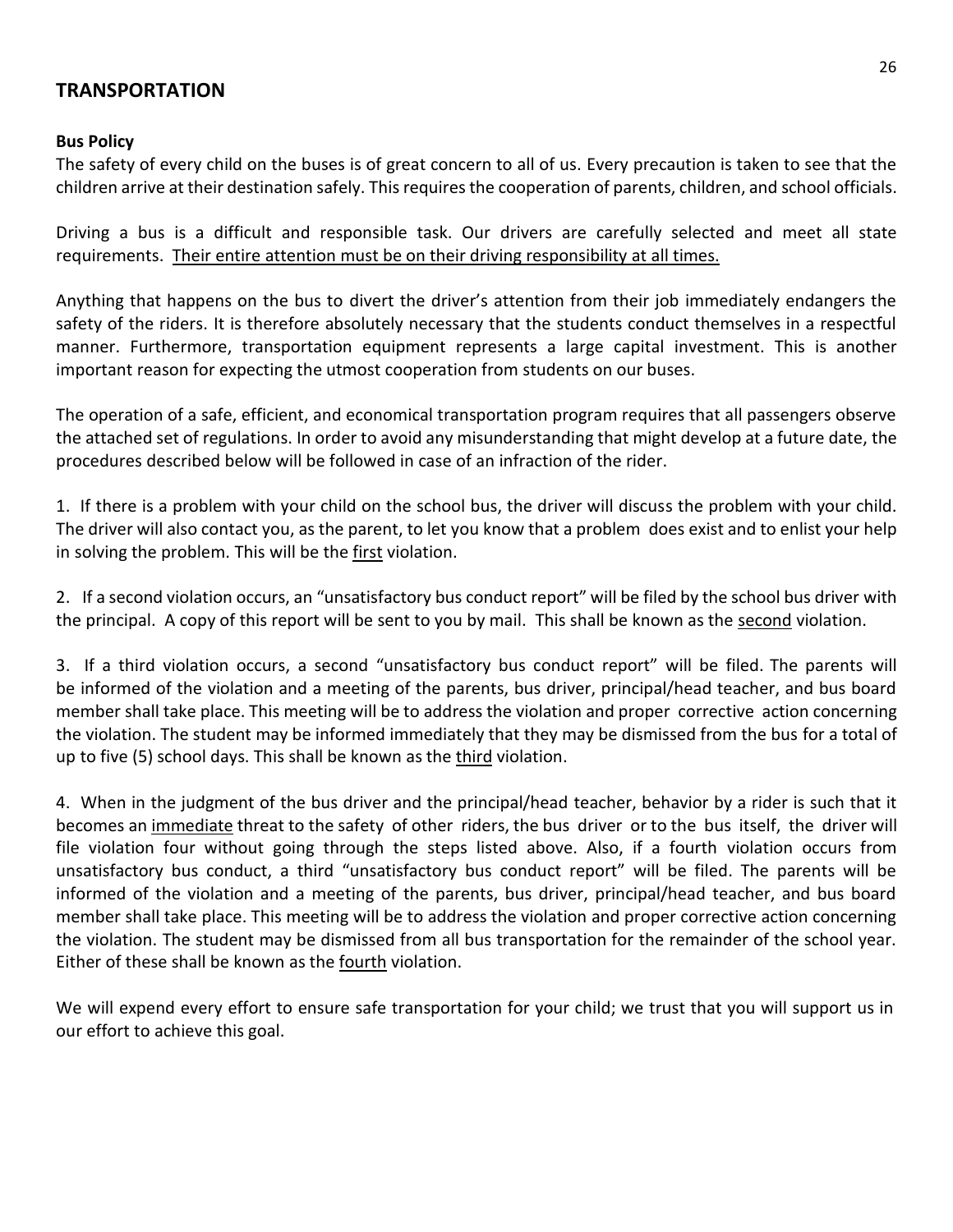### **Bus Rules and Regulations**

- 1. School bus riders shall conduct themselves in a respectful manner. Formal classroom behavior is not required of students riding a school bus. An informal atmosphere, which encourages pupils to relax and enjoy the ride, is desirable.
- 2. The driver is responsible for the safety of his/her passengers. The bus driver is in complete charge of the students who ride his/her bus. The driver's relationship to bus passengers is the same as the relationship between teacher and class.
- 3. Enter and leave the bus promptly without pushing and crowding.
- 4. Remain as quiet as the bus driver wants it.
- 5. Refrain from shouting or other boisterous activity.
- 6. Show due consideration for the bus driver and his/her problems.
- 7. Rider shall remain in a normal seated position while the bus is in motion. This is for rider protection.
- 8. Each student must go directly to his/her seat when entering the bus and remain seated until the bus stops, and the driver indicates it is time to leave.
- 9. The bus driver has every right to assign seats to students riding his/her bus.
- 10. Students will keep their feet off the seats.
- 11. The aisle shall be kept clear at all times.
- 12. A student who damages seats or other equipment will be expected to pay the cost for repair or replacement.
- 13. At NO time should a student put their hands, heads, or anything else outside the window. No objects are to protrude from the bus windows, nor should any objects be thrown from the bus.
- 14. No swearing or abusive language.
- 15. Older children should treat younger ones the way they would like to be treated.
- 16. Students are to respect other children's property, e.g., backpacks, lunches, etc.
- 17. All instruments are to be kept in their case.

In addition to the above items, pupils are encouraged and instructed to:

A. Follow the bus driver's instructions promptly and cheerfully.

B. Notify the bus driver in advance when he/she will not be riding the bus. The night before would be greatly appreciated.

C. Be ready and waiting at the designated loading point before the bus arrival time.

### **Severe Weather**

If a severe thunderstorm or tornado warning is issued for our area, the buses and children will be held at school until such warning is expired. If buses are already on the route when "warning" is issued, the drivers are notified. The bus driver will then determine if safety evacuation is necessary.

### **Bicycles**

Students may ride bicycles to and from school but not while at school. All bicycles are to be parked in the bike racks in the area designated on the school grounds.

### **VISITORS**

Parents and other interested adults are welcome to visit the school. Feel free to visit at any time. We do ask that you make arrangements with the classroom teacher in advance so that you do not arrive and find that a particular class is on a field trip or is involved in testing and not able to have visitors at that particular time. If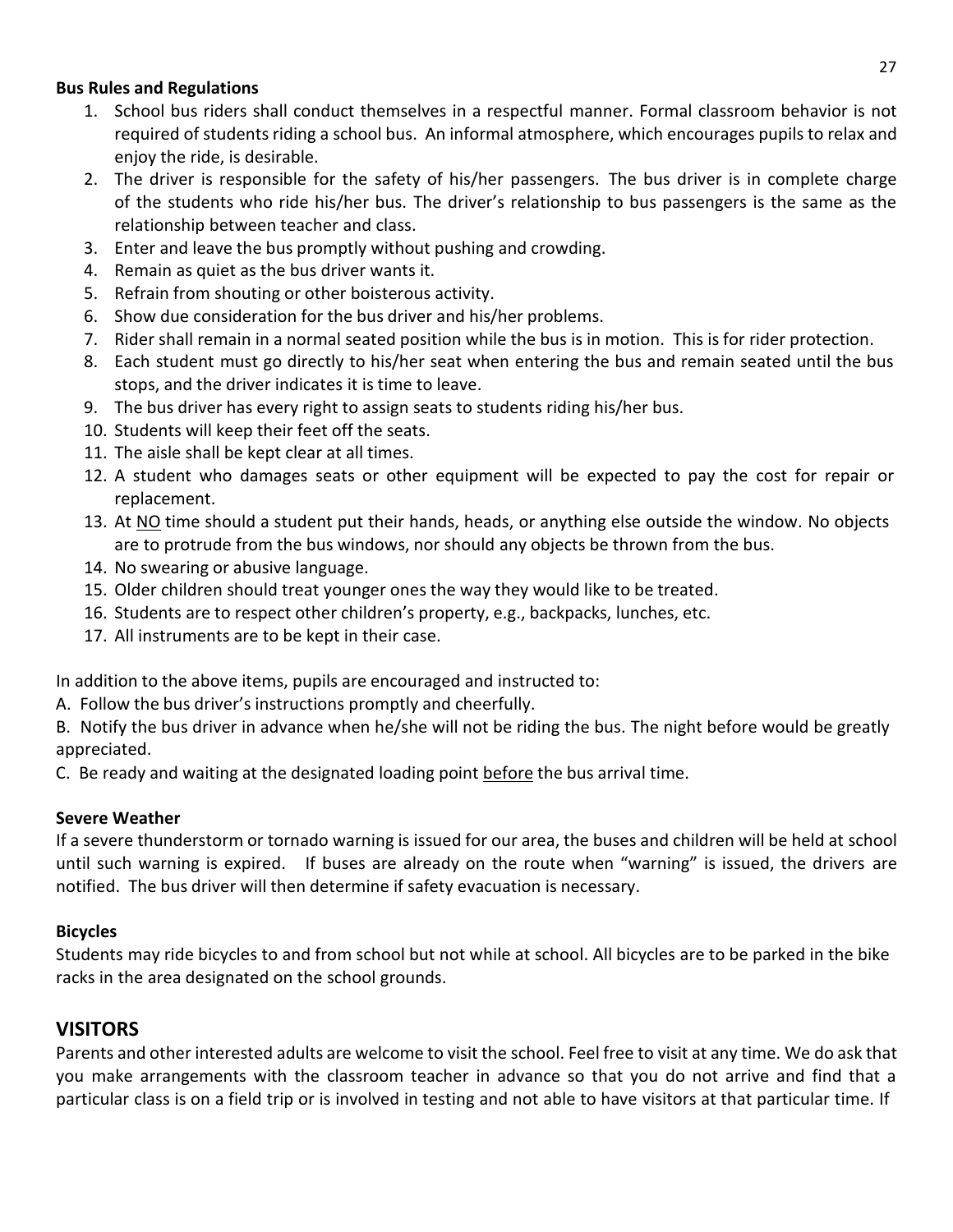you wish to have a school lunch while you are visiting, please let the office know ahead of time so the kitchen can be notified to prepare the proper amount of food.

### **POLICIES**

The Sully Christian School has a variety of policies that pertain to policies and procedures for the operation of the school. The following are some of these policies and a description thereof. They are available for review by our Society or the public.

### **Anti-Harassment/Anti-Bullying Policy**

God give us guiding principles in the Bible for human relationships.

Genesis 1:27 – *So God created man in his own image, In the image of God he created him; male and female he created them.* Luke 6:31 – *Do unto others as you would have them do unto you.* Luke 22:39 – *Love your neighbor as yourself.*

We are God's ambassadors, and our behavior represents God to our neighbor. Each person is valued by God, so our interactions with each other should reflect the value that God has placed on our fellow image bearers, treating each other with love and respect. No type of harassment or bullying initiated by student, staff, or volunteer in school or at any school activity will be tolerated and is against school and state policy.

### Pursuant to Iowa Code Section 280.28

I. Statement of Policy.

A. School employees, volunteers, and students in school, on school property, or at any school function, or school-sponsored activity shall not engage in harassing and bullying behavior.

B. School employees, volunteers, and students shall not engage in reprisal, retaliation, or false accusation against a victim, witness, or an individual who has reliable information about such an act of harassment or bullying.

C. School employees, volunteers, parents or guardians, and students are expected to act in a timely and responsible manner to prevent, report, and facilitate investigation of suspected harassment and bullying.

### II. Definitions

A. Harassment and Bullying are defined as any electronic, written, verbal, or physical act or conduct toward a student which is:

(1) Based on any actual or perceived trait or characteristic of the student, and

(2) Creates an objectively hostile school environment that meets one or more of the following conditions:

a. Places the student in reasonable fear of harm to the student's person or property.

b. Has a substantially detrimental effect on the student's physical or mental health.

c. Has the effect of substantially interfering with the student's ability to participate in or benefit from the services, activities, or privileges provided by a school.

B. The following activities, absent substantial aggravating factors, occurring inside or outside the classroom, do not constitute Harassment or Bullying:

- (1) Instruction and participation in lessons and worship services.
- (2) Discussions and debate concerning issues important to Christian faith.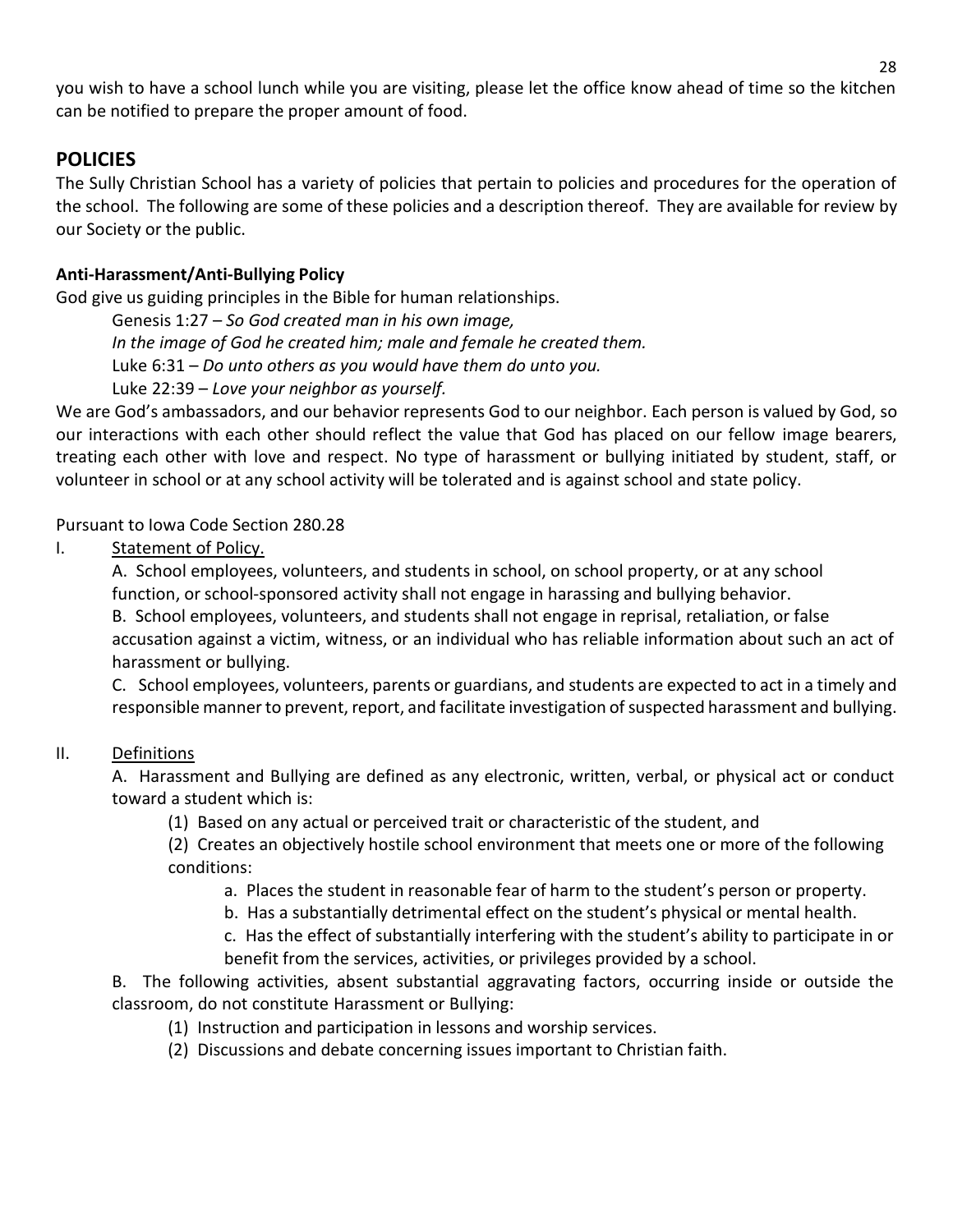(3) Electronic, written, verbal, and physical interpretation of Biblical scripture, and religious texts, music, and opinion.

(4) Witnessing and faith-sharing.

### III. Reporting

Suspected incidents of harassment and bullying should be reported by completing a grievance form and returning it to the principal/head teacher within 24 hours. The principal/head teacher is responsible for receiving reports and ensuring the Anti-Harassment/Anti-Bullying Policy is implemented.

### IV. Investigation

Suspected incidents of bullying and harassment will be promptly and thoroughly investigated by the principal/head teacher or his/her designee. Investigators will consider the totality of the

circumstances presented in determining whether conduct objectively constitutes harassment or bullying under this policy.

### V. Consequences for Violators

Individuals responsible for conduct in violation of this policy will be subject to consequences and remedial action. The sanctioning guidelines of the Code of Student Conduct apply to violations of this policy.

### VI. Publication.

The **Anti-Harassment/Anti-Bullying Policy** shall be published in the student handbook, the employee handbook, and the parent/guardian handbook.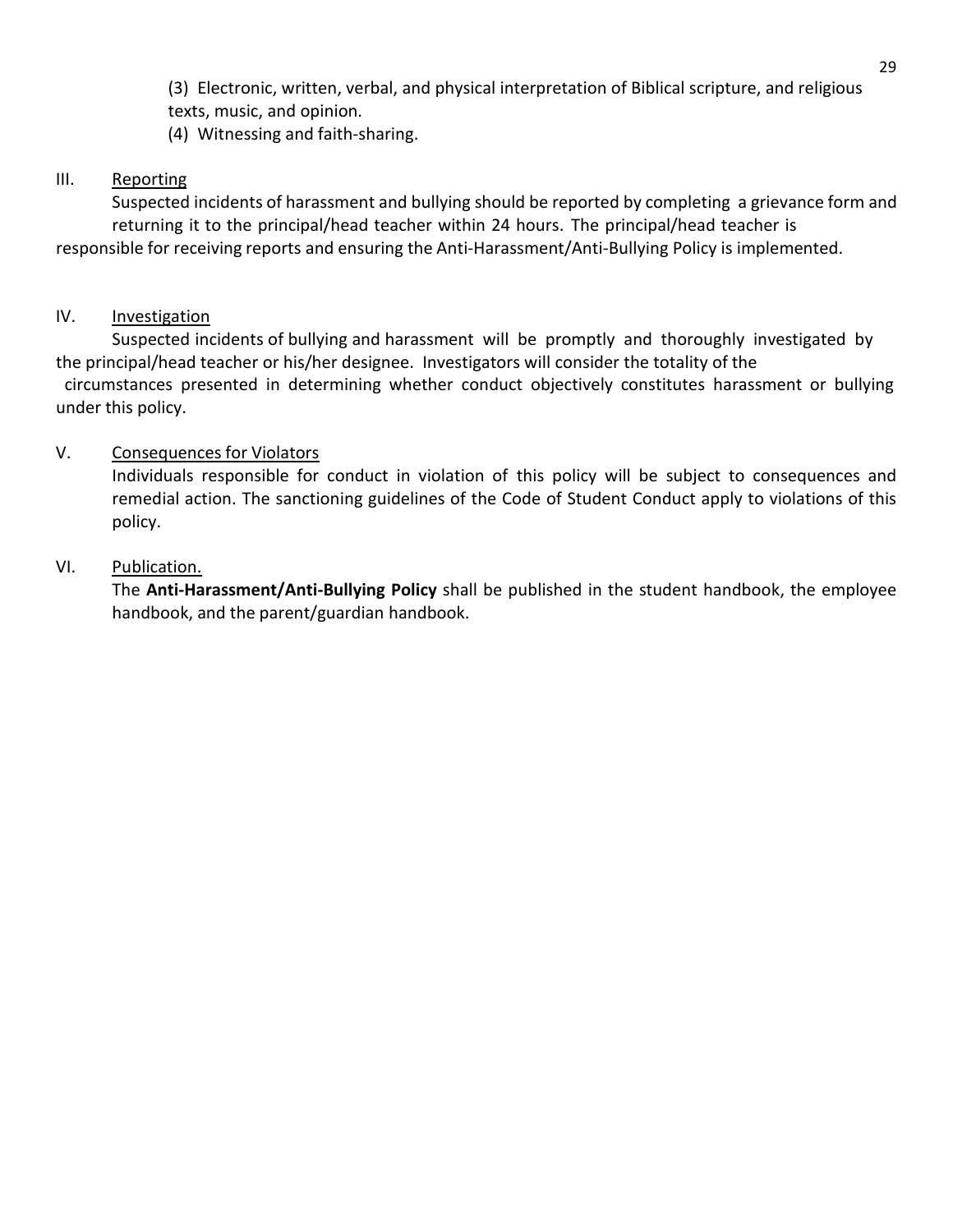# **Grievance Report Student Form**

| <b>Description of Incident:</b>                                                                                       |                                                            |
|-----------------------------------------------------------------------------------------------------------------------|------------------------------------------------------------|
|                                                                                                                       |                                                            |
|                                                                                                                       | <u> 1989 - Johann Stoff, amerikansk politiker (* 1908)</u> |
| <u> 1989 - Andrea Santa Andrea Andrea Andrea Andrea Andrea Andrea Andrea Andrea Andrea Andrea Andrea Andrea Andr</u>  |                                                            |
|                                                                                                                       |                                                            |
| <u> 1989 - Johann Stoff, Amerikaansk politiker (* 1908)</u>                                                           |                                                            |
|                                                                                                                       |                                                            |
| People Involved:                                                                                                      |                                                            |
|                                                                                                                       |                                                            |
|                                                                                                                       |                                                            |
|                                                                                                                       |                                                            |
| <u> 1989 - Andrea Santa Alemania, amerikana amerikana amerikana amerikana amerikana amerikana amerikana amerikana</u> |                                                            |
|                                                                                                                       |                                                            |
|                                                                                                                       |                                                            |
|                                                                                                                       |                                                            |
|                                                                                                                       | Reported: YES<br><b>NO</b>                                 |
|                                                                                                                       |                                                            |
|                                                                                                                       |                                                            |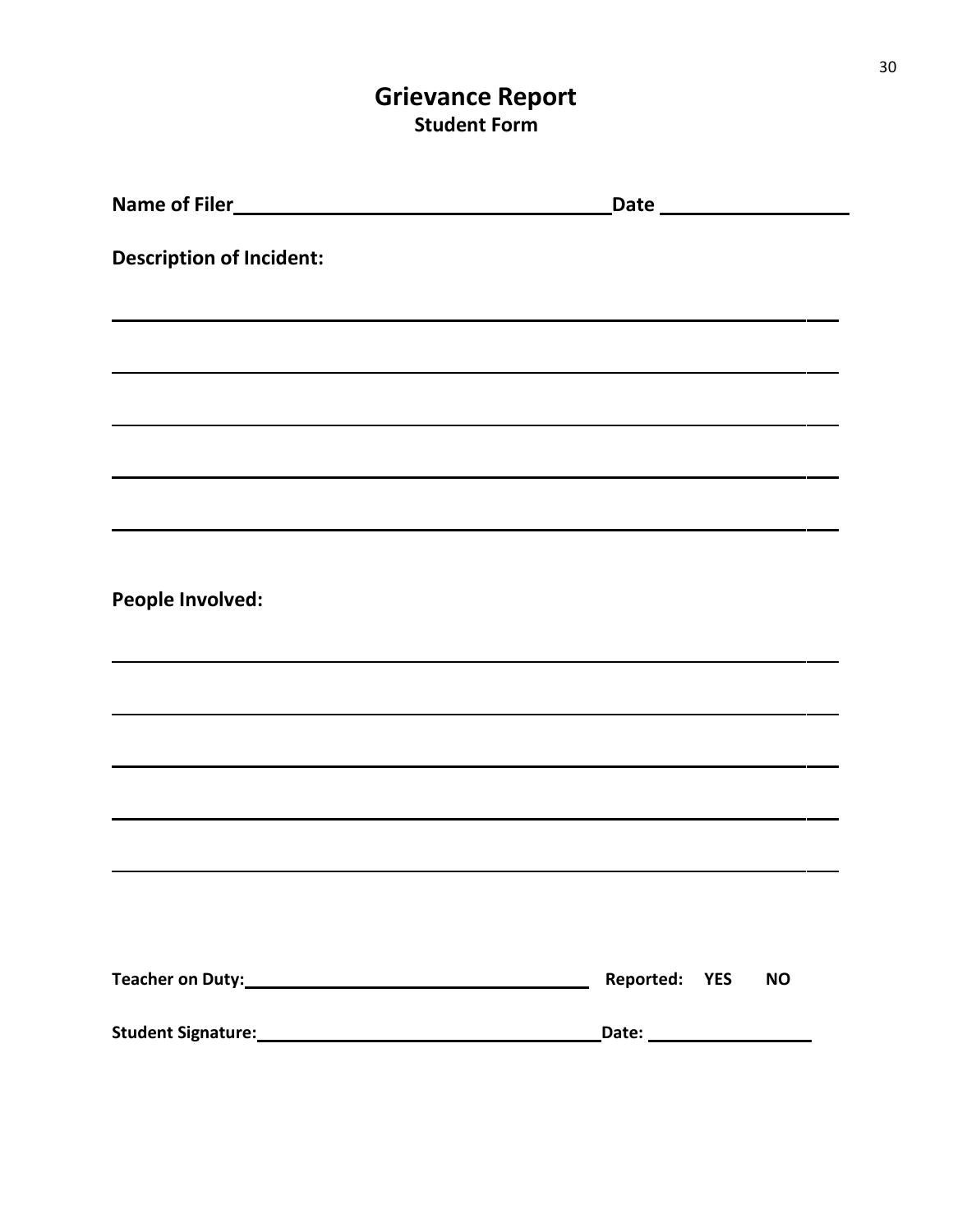# **Grievance Report Parent Form**

| Name of Filer Name of Filer Name of Filer        |                            |
|--------------------------------------------------|----------------------------|
| <b>Description of Incident:</b>                  |                            |
|                                                  |                            |
|                                                  |                            |
|                                                  |                            |
|                                                  |                            |
|                                                  |                            |
|                                                  |                            |
|                                                  |                            |
| <b>People Involved:</b>                          |                            |
|                                                  |                            |
|                                                  |                            |
|                                                  |                            |
|                                                  |                            |
|                                                  |                            |
|                                                  |                            |
|                                                  |                            |
|                                                  |                            |
|                                                  | Reported: YES<br><b>NO</b> |
| Student Signature: Management Student Signature: |                            |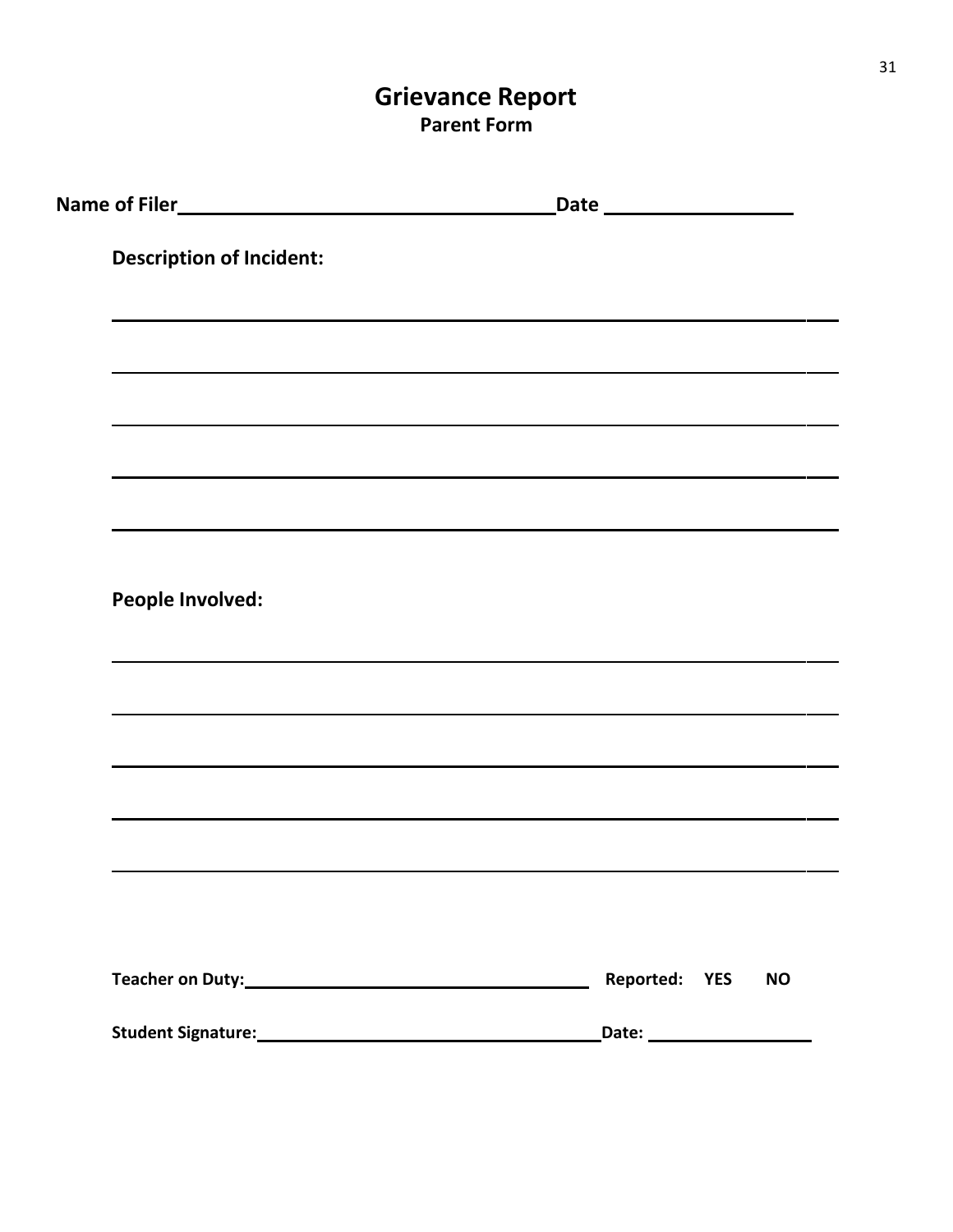# **Grievance Report Staff Form**

| <b>YES</b> | <b>NO</b> |                                                                                                                 |
|------------|-----------|-----------------------------------------------------------------------------------------------------------------|
|            |           |                                                                                                                 |
|            |           | the contract of the contract of the contract of the contract of the contract of the contract of the contract of |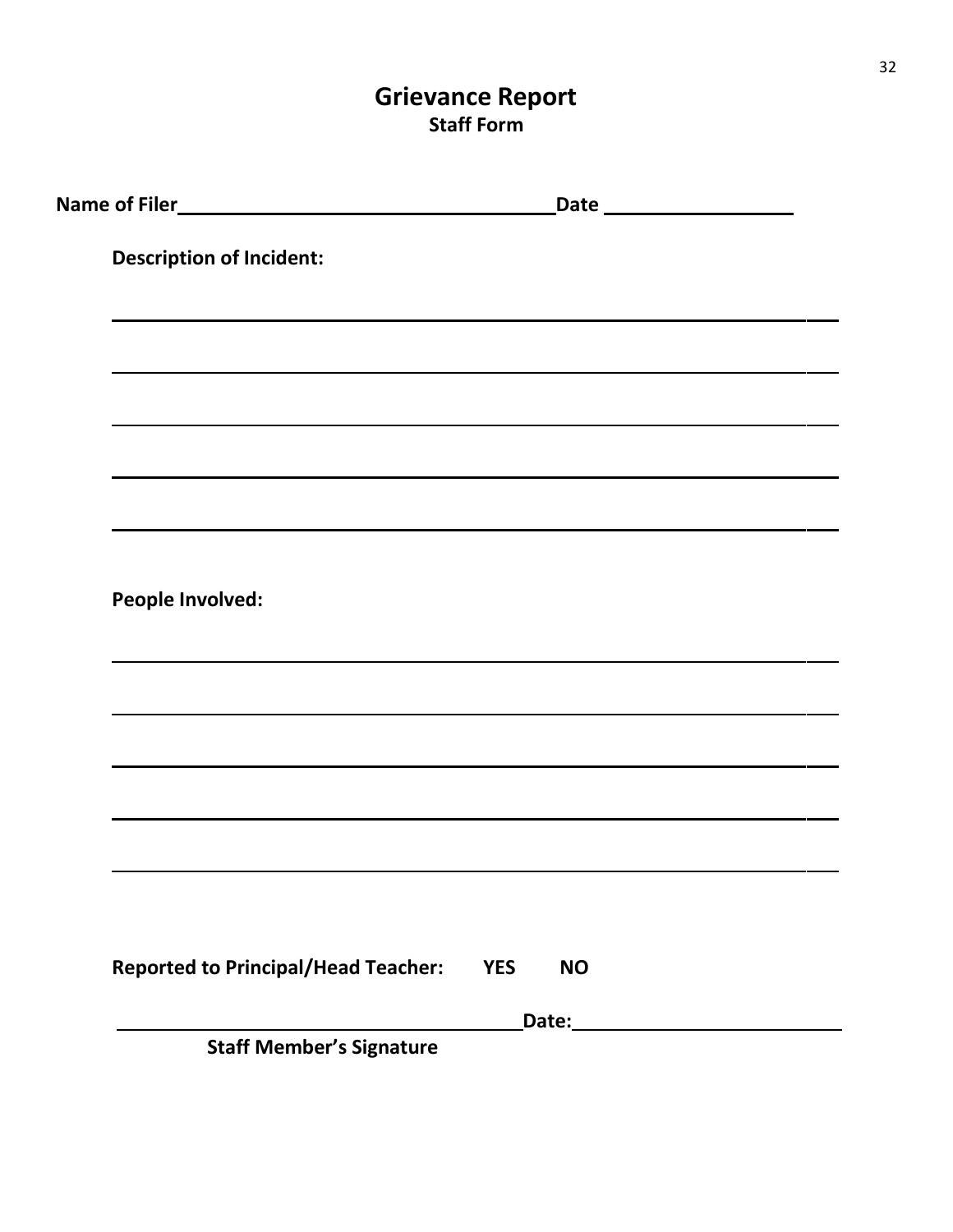### **Home School Student Policy for Students Returning/Entering Sully Christian School**

Sully Christian School will build a cooperative and positive relationship with home school families. Because Sully Christian School seeks to supplement the home and act as an extension of the Christian home, it willseek to cooperate with the Christian home school setting. Sully Christian School will participate at different levels with Christian home school students depending on circumstances of individual requests.

### SPECIFIC GUIDELINES

A. The Sully Christian School Board approves enrolling home school students on a part-time basis at Sully Christian School.

a. Service will be provided for a fee and will support the mission and educational flow of Sully Christian School.

b. Sully Christian School will maintain its accreditation status with the Iowa Department of Education.

c. Students will be expected to abide by school policies listed in the Board Policy Manual and summarized in the school handbook.

B. Sully Christian School will work with Christian home school students under the following conditions:

a. Home school students will be allowed to enroll only on a space available, first come basis. Educational planning priorities will always be for the fulltime students. Enrollment is not secured until two weeks before the school year or the desired academic unit begins.

b. Standardized scores of the home school students will not be included in the class or school norms.

c. The staff's work load will not increase significantly by the request.

d. A school calendar will be provided to the home school parents. It will be the responsibility of those parents to make arrangements during modified schedules due to vacation, snow days, field trips, etc.

e. The parents will provide current immunizations records to the school as required by the State of Iowa.

f. Once the student(s) is enrolled, it is expected that the student will remain enrolled through the remainder of the school year or the elected academic unit. The non-refundable tuition is required before services are received, unless arrangements are made with the finance committee.

C. Application for home school services at Sully Christian School:

a. The school will require and maintain the same entry requirements (Application for Admission, Physician and Immunization forms, etc.) for home school families as it does for those in fulltime attendance.

b. An online application form for home school services through Sully Christian School must besubmitted.

c. Sully Christian School must be provided with a copy of the student's state certificate of authorization to be home schooled.

- D. School Responsibilities
	- a. Assist in enrolling families/students into the Sully Christian School educational program.
	- b. Supervise all financial matters.

c. Placement of home school student(s) in approved class setting which will be determined by the Administrative team, Education Committee, and class Teacher based upon recommendations by the head teacher.

d. Maintain student files which will contain the following: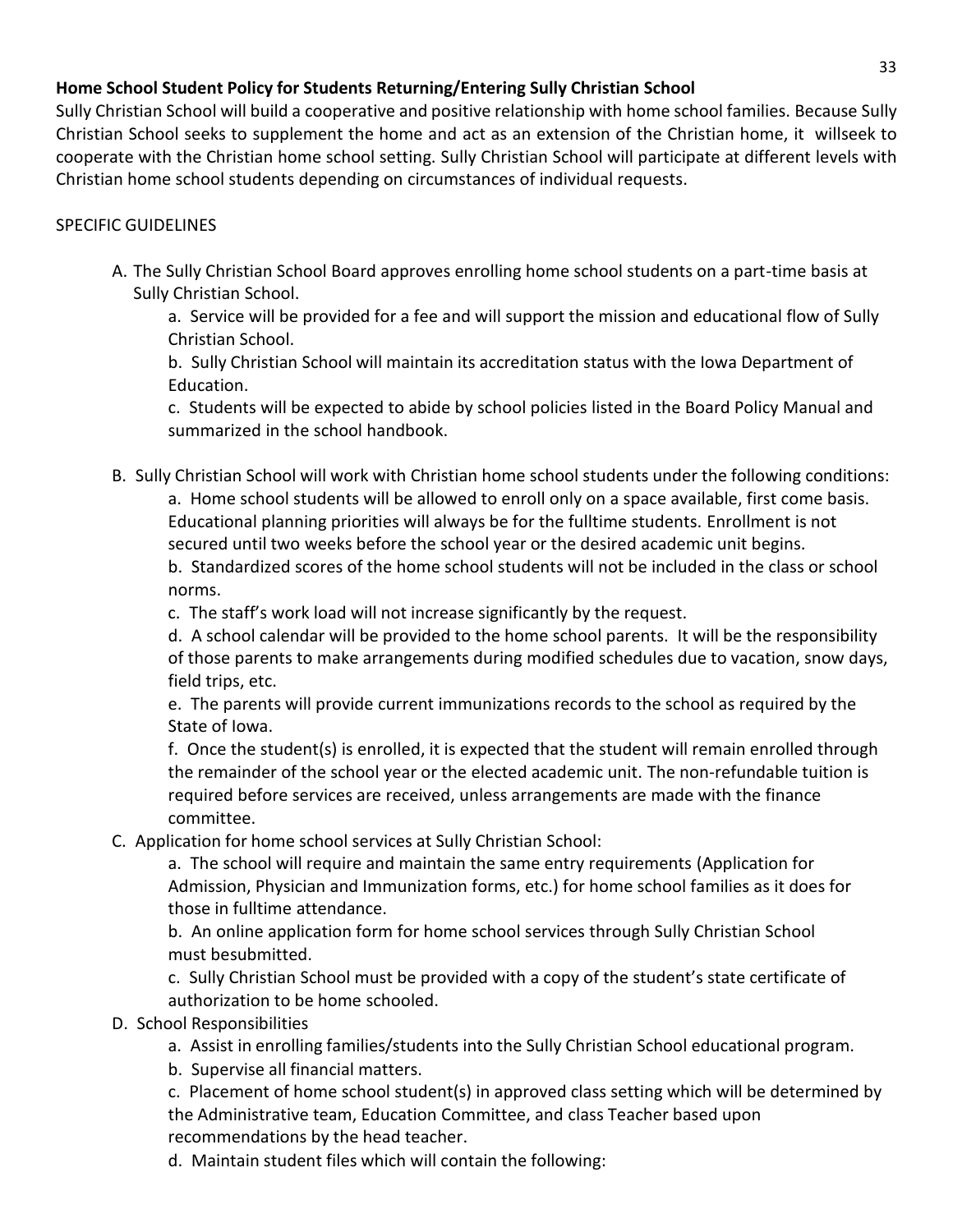- i. Board approved student application form
- ii. Chart of student's progress in selected academic units
- iii. Testing results
- iv. Previous school records
- E. Staff Remuneration

a. A teacher's salary may be supplemented if additional work or expectations are placed upon them.

b. No additional remuneration is to be expected if the home school child is part of a regular class and within the confines of a regular class load.

F. Home school students shall be eligible for the services listed on the home schooling services list provided by Sully Christian School. Participation in competitive school events is not available to home school students unless they are enrolled in a minimum of one core subject.

### **Asbestos**

Asbestos inspections, recommendations, and updating by the CHART Services of Des Moines, IA. Policy is located in the file cabinet in the teachers' workroom.

### **Board Policy Handbook**

Adopted: 12/90

Reviewed: 4/94, 1998, 2004, 2007, 2008, 2009, 2011, 2013, 2014, 2016, 2020, 2021 Policies cover: 1) Introduction, 2) Organization, 3) Administration, 4) Business, 5) Personnel, 6) Students, 7) Instructional.

### **Child Abuse Reporting – Level One and Two**

Policy on identifying and reporting child abuse, a procedure for investigating allegations of abuse of students by school employees. Policy is located in the school office.

| Level One Investigators     | Level Two Investigator                      |
|-----------------------------|---------------------------------------------|
| Bethany Tanke: 641-594-4180 | Jasper County Sheriff's Dept.: 641-792-5912 |

### **Communicable Disease Policy – Blood Borne Pathogens**

Policy is located in the school office.

Blood-Borne Pathogen Team: Bethany Tanke

### **Family Educational Right and Privacy Act of 1974 (FERPA)**

The Sully Christian School has adopted a policy designed to assure parents and students the full implementation, protection, and enjoyment of their rights under the Family Educational Rights and Privacy Act of 1974 (FERPA). A copy of the school's policy is available for review in the school office.

This law requires the school to designate as "directory information" any personally identifiable information taken from a student's educational records prior to making such information available to the public.

Sully Christian School has designated the following information as directory information: student's name, address and telephone number; date of birth; participating in officially recognized activities and sports; dates of attendance; degrees and awards received; and the most recent previous information.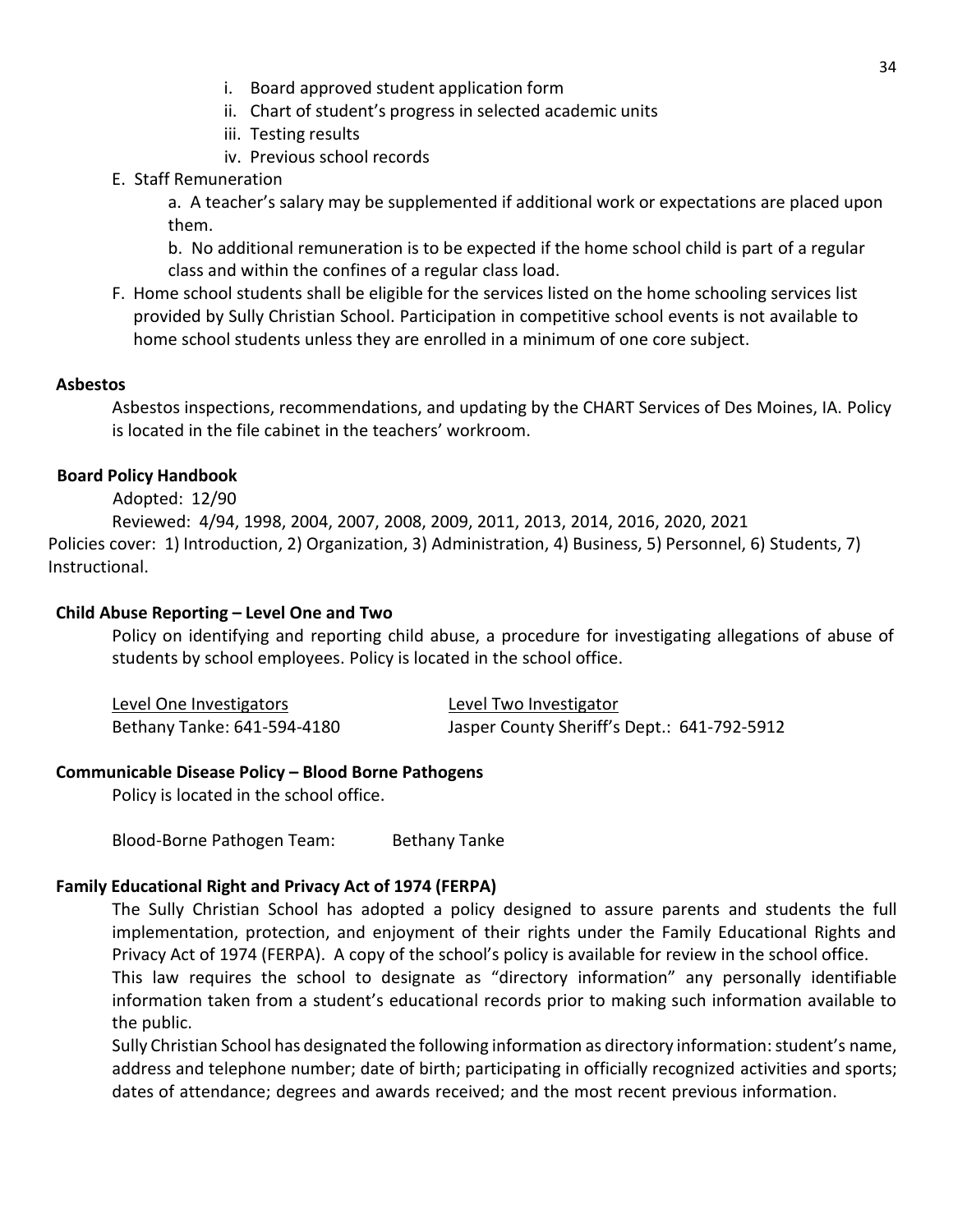You have the right to refuse the designation of any or all of the categories of personally identifiable information as directory information with respect to your student provided that you notify the school in writing no later than September 15 of each school year.

### **Federal and State Employment Information**

All Federal and State Employment Related Posters and Information are posted in the teachers' workroom.

#### **Multicultural/Nonsexist Policy**

It is the policy of Sully Christian School to provide equal educational and employment opportunities and not to illegally discriminate on the basis of gender, race, or national origin in its educational programs, activities, or its employment and personnel policies.

Sully Christian School will provide program activities, a curriculum and instructional resources which will reflect a racial and cultural diversity and the variety of careers and roles open to both men and women in our society. The objective of our school's program is to reduce stereotyping and bias on the basis of gender, race, ethnicity, or disability and instead foster respect and appreciation for people as God's image bearers.

Inquiries or grievances related to this policy may be directed to School Administration, 12629 S 92<sup>nd</sup> Ave E, Sully, Iowa 50251, 594-4180, the director of the Iowa Civil Rights Commission in Des Moines, Iowa, or the director of the Iowa Department of Education, Grimes State Office Building, Des Moines, Iowa 50319.

### **A PLAN FOR MULTICULTURAL NONSEXIST EDUCATION AT SULLY CHRISTIAN SCHOOL**

Goals for Students:

1. To help students understand themselves and others as image bearers of God acting within a cultural context.

- 2. To help students recognize and respect God's diverse population.
- 3. To understand how being a disciple of our Lord Jesus Christ affects our values, attitudes, and behavior.
- 4. To help students understand the dynamics of discrimination, bias, prejudice, and stereotyping.
- 5. To develop helping skills so that each student can be an effective servant in Christ's Kingdom.

Goals for the Curriculum:

1. Curriculum review and development procedures will adhere to the Board's multicultural, nonsexist philosophy.

2. In selecting new textbooks or other teacher resource material, care will be given to meet multicultural, nonsexist criteria.

- 3. Curriculum guides will reflect multicultural, nonsexist content.
- 4. Instruction will be delivered in a manner that allows each student equal opportunity to learn.

5. Instructional strategies will encourage contributions and collaboration from all students regardless of ability or gender.

Provisions for Infusion into Curriculum: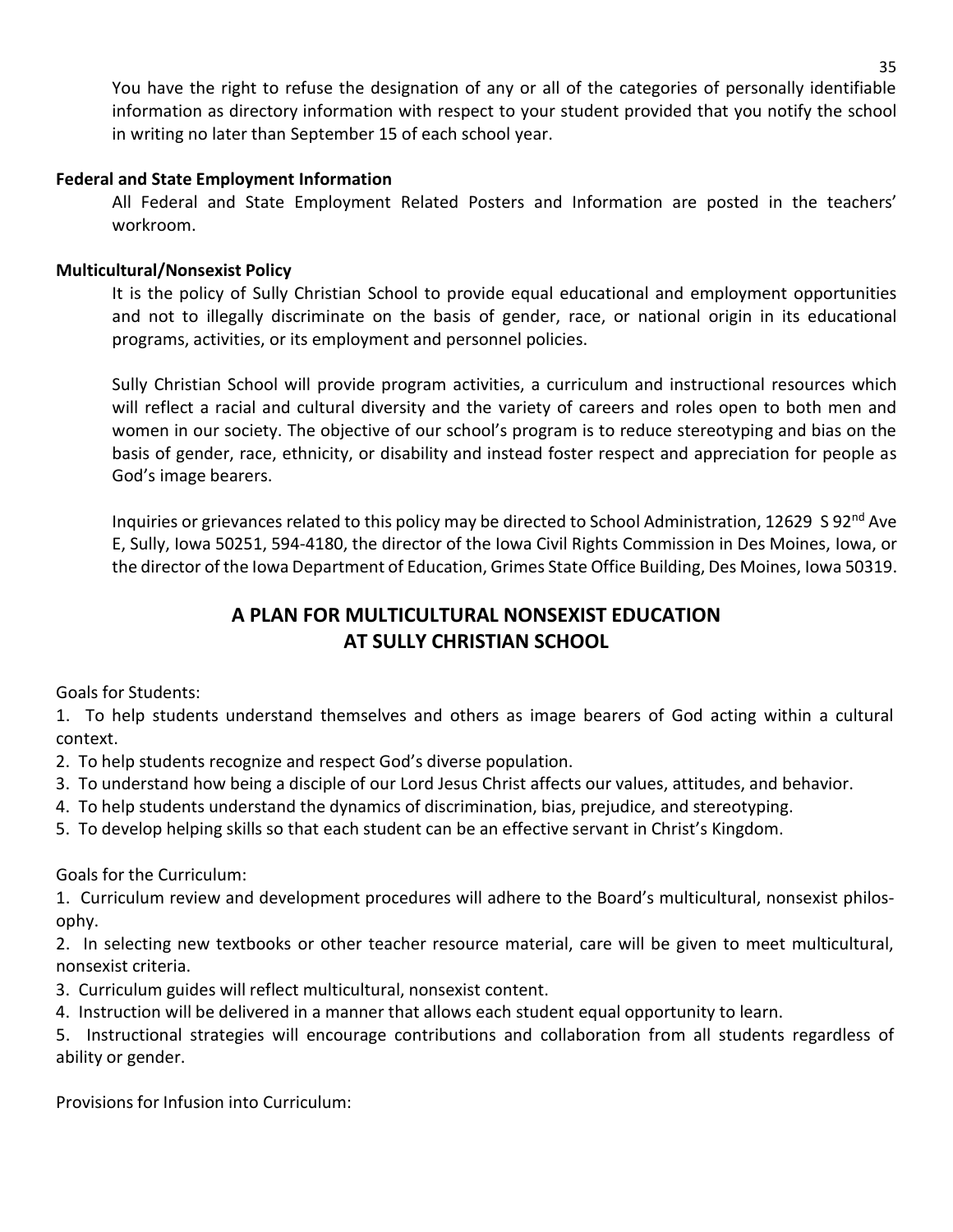A copy of this plan and the Board's policy statement will be given to the Education Committee. The committee will document where multicultural, nonsexist concepts have been infused into the curriculum. The committee will meet annually to review progress in implementing the goals of the multicultural, nonsexistplan with the educational program.

Key Concepts:

Bias: A mental slant or leaning to one side: a highly personal and unreasoned distortion of judgment.

Cultural Awareness: Consciousness of cultural similarities and differences.

Cultural Literacy: Knowledge of history, contributions, and perspectives of different cultural groups.

Culture: The ways of believing, feeling, and behaving of a group of people.

Discrimination: An overt or subtle act prompted by prejudice.

God's Law: Love the Lord your God above all and your neighbor as yourself.

Prejudice: An attitude, usually negative, toward an entire category of people.

Social Action: Commitment to and participation in activities designed to help solve the problem of inequality based on race, sex, ethnic group, culture, language, socioeconomic status, and ability.

Stereotypes: Mental categories that are based on exaggerated, inaccurate, and rigid favorable or unfavorable generalizations about a group of people.

Goals and Desired Outcomes:

1. Goal: Student understands self and others as image bearers of God within a cultural context.

a. Student identifies self and others as members of several groups by virtue of race, age, ethnic group, language, sex, religion, and ability.

b. Understands that people are both alike and different and are part of God's creative plan.

c. Analyzes own feelings and behaviors toward those who are different and recognizes God's requirement.

- d. Recognizes the significance of cultural perspective in understanding self and others.
- 2. Goal: Student recognizes the diversity in the world's population.
	- a. Defines the U.S. as a multicultural, multiracial, multiethnic society.

b. Infers ways that U.S. culture is shaped by contributions, viewpoints, and experiences of diverse men and women.

- c. Compares U.S. diversity to that of other nations.
- 3. Goal: Student will understand the dynamics of discrimination, bias, prejudice, and stereotyping.

a. Identifies how prejudice, discrimination, bias, and stereotyping impact impeded interpersonal and intergroup relationships as well as impacting aspirations and achievement of individuals and groups.

- b. Detects beliefs and actions based on prejudice and bias in self, others, and institutions.
- c. Uses accurate information as clues for understanding individuals or groups.
- 4. Goal: Student demonstrates skills for effective social interaction between racial, ethnic, sex, cultural, and ability groups.
	- a. Confronts prejudice and discrimination.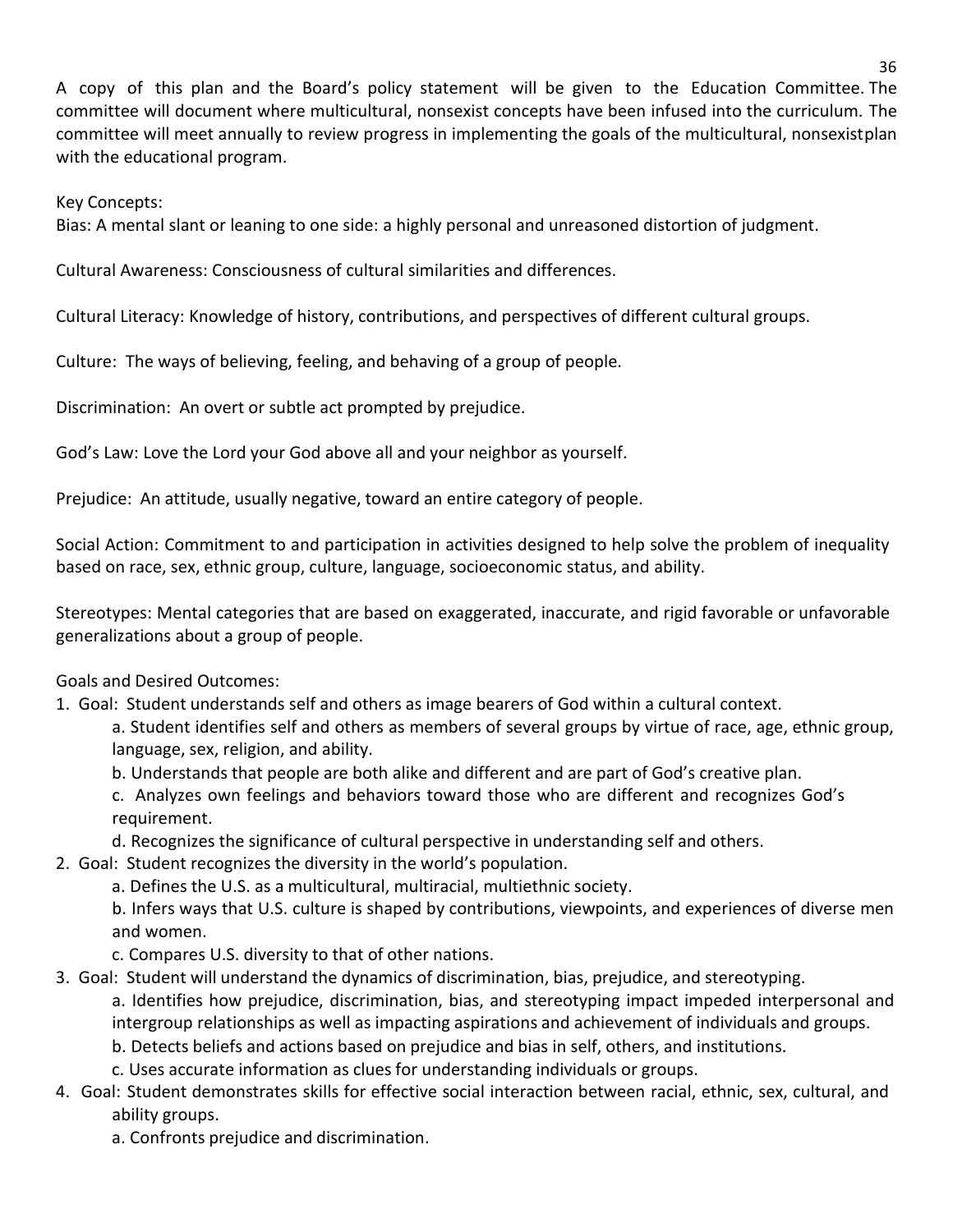- b. Extends own cross-cultural experiences and understandings.
- c. Practices a Christ-like acceptance of diverse cultures.

### Dissemination of Comprehensive Policy:

Federal and state regulations require that the nondiscrimination policy, the identity, address and phone number of the local educational equity coordinators and notification about the existence of the grievance procedure be disseminated annually, or on an on-going basis to students, parents, employees, applicants for employment and unions or professional organizations holding collective bargaining agreements with theschool. This information must be included in major annual publications or formal communications targeted at these groups such as:

> Parent/Student Handbooks Teacher Handbooks Board Policy Handbooks

### **Section 504 of the Rehabilitation Act of 1973**

Section 504 is the section of the Rehabilitation Act of 1973 (P.L. 32-112) which applies to persons with physical or mental impairments, commonly known as the "Civil Rights Legislation." Section 504 is a civil rights act which protects the civil and constitutional rights of persons with a disability. It states that no person with a disability (including a "hidden disability") can be excluded from or denied benefits of any program receiving or benefiting from federal financial assistance.

### **Substance Abuse Policy (Tobacco-free/ Nicotine-Free Environment)**

Sully Christian School facilities and grounds, including school vehicles, are off limits for tobacco use, including tobacco-like products and the use of nicotine products that are not FDA (Food and Drug Administration) approved for tobacco cessation. (Examples include but are not limited to cigarettes, electronic smoking devices, cigars, chewing tobacco, snuff, pipes, snus, etc.) This requirement extends to students, employees and visitors. This policy app lies at all times, including school sponsored and non - s choo l sponsored events. Persons failing to abide by this policy are required to extinguish their smoking material, dispose of the tobacco/nicotine product or leave the school district premises immediately. It is the responsibility of the administration to enforce this policy**. The Education Committee of the School Board will study the situation on a case-by-case basis and make a recommendation that may include detention or suspension.**

### **Weapons and Dangerous Objects Policy**

Weapons and other dangerous objects such as, but not limited to fire arms, explosives, knives and brass knuckles, are not to be brought on school property. This includes transportation vehicles and covers all school sponsored activities. Weapons are defined as anything used or usable in injuring another, or an instrument or object designed for or used in fighting. Weapons and other dangerous objects cause material and substantial disruption to the school environment. They present a threat to the health and safety of students, employees and visitors on the school premises or property within the jurisdiction of the school.

Weapons and other dangerous objects shall be taken from students and others who bring them onto the school property, onto property within the jurisdiction of the school, or from students who are within the con- trol of the school.